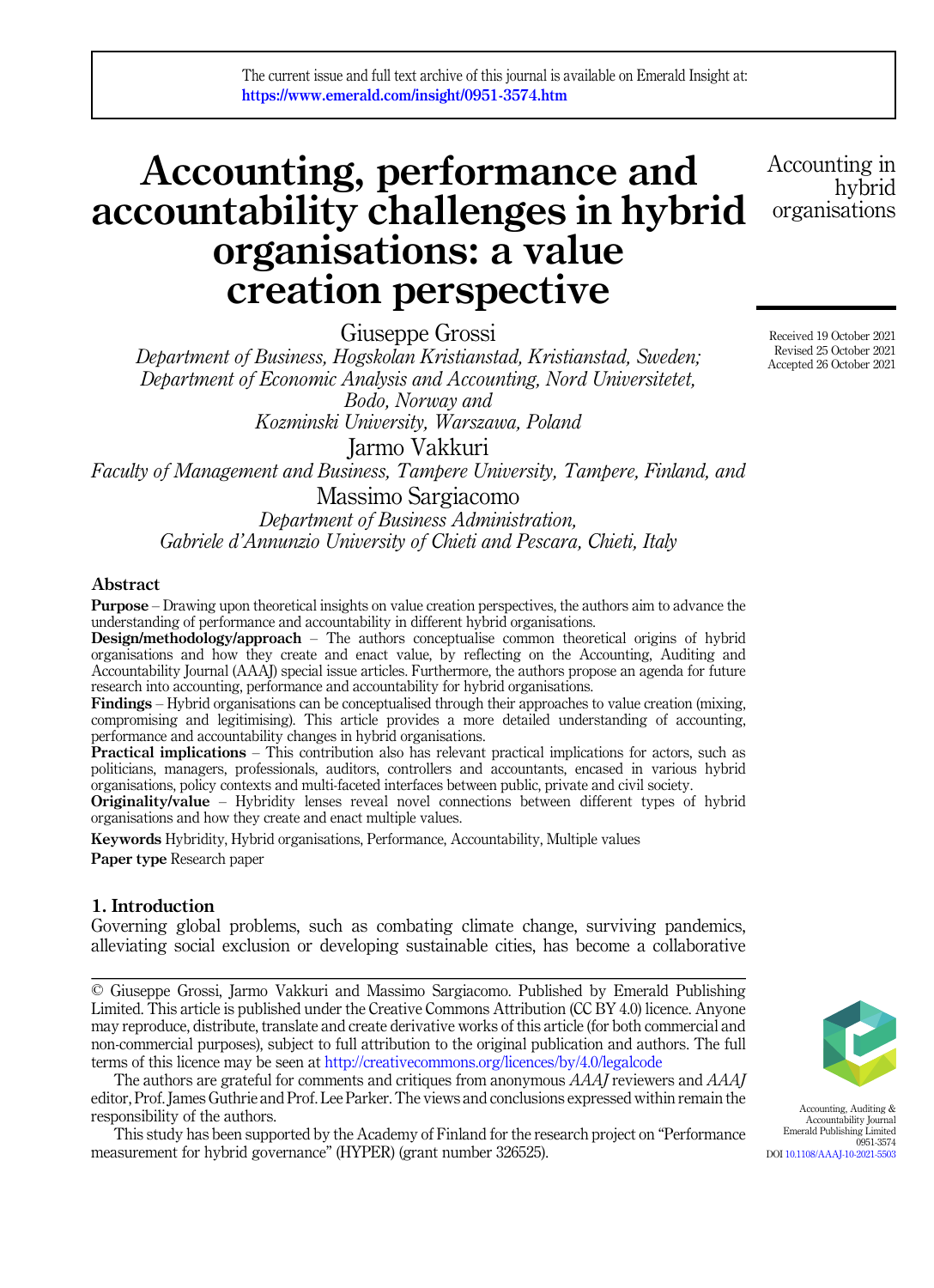exercise between public policies and agencies, private business, economic institutions and civic activities [\(Vakkuri](#page-20-0) *et al.*, 2021). While societies, as well as researchers in these societies, increasingly, acknowledge that the interplay between public, private and civil sector domains plays a role in how important forms of financial, public and social value are created, they still face fundamental dilemmas in understanding why, through what mechanisms, and with what impacts this takes place. We pose two questions concerning the interplay between these domains: Why and how do the distinct forms of ownership and institutional logics sometimes contradict each other and collide? Why and how, at other times, via collaboration of public, private and civil society organisations, do they [i.e. the distinct forms of ownership and institutional logics] promote societal purposes?

In this Accounting, Auditing and Accountability Journal (AAAJ) special issue, this interplay is conceptualised as hybridity. We aim to improve the theoretical and practical understanding of accounting, performance and accountability challenges in hybrid organisations. They are seeking to simultaneously advance public policy goals and business aims through the use of both public and private resources [\(Battilana and Lee, 2014\)](#page-15-0). This AAAJ special issue focuses on case studies in which the potentials, problems and complications of hybridity and hybrid forms of organising will be explored. By hybridity, we refer to the interplay among public, private and civil society via distinct modes of ownership, parallel but often competing and even conflictual institutional logics, diverse funding bases and various forms of social and institutional control ([Kreps and Monin, 2011](#page-17-0); [Skelcher and](#page-19-0) [Smith, 2015](#page-19-0); [Grossi](#page-17-0) *et al.*, 2017). We discuss those inter-organisational relationships, roles, calculative practices and performance measurement systems that operate in the interface between public, private and civil society sectors and therefore have to balance between potentially conflicting goals, institutional pressures and inter-institutional complexities ([Hopwood, 1996](#page-17-0); [Pache and Santos, 2013](#page-19-0); [Skelcher and Smith, 2015](#page-19-0); [Kastberg Weichselberger](#page-17-0) [and Lagstr](#page-17-0)ö[m, 2019;](#page-17-0) Conrath-Hargreaves and Wüstermann, 2019). Hybrid organisations need to combine social and political objectives with the ideals of profit maximisation, in the context of complex social structures and diversified accountability regimes ([Guthrie, 1993\)](#page-17-0). Hybrid organisations are arrangements that use resources, governance structures and logic derived from different sectors (public, private for-profit and non-profit third sector) with divergent aims and actors ([Battilana and Lee, 2014](#page-15-0); [Pache and Santos, 2013](#page-19-0)). Hybrid organisations should be able to accommodate the multiple values of public organisations (societal, human and public values), profit organisations (such as financial, commercial viability, efficiency, performance, innovation and growth) and non-profit organisations (such as community, ethical, moral, political and religious values) [\(Jeavons, 1992\)](#page-17-0). In our view, hybrid organisations are likely to remain an essential instrument in any government's toolbox for societal- and public-value creation. Government has a unique role as a guarantor of public values, but citizens and businesses, hybrid and non-profit organisations are also crucial as active solvers of public policy problems [\(Bryson](#page-16-0) et al., 2014). Public values are determined by broad and inclusive dialogue and deliberation informed by evidence and democratic values ([Moore, 1995\)](#page-18-0).

Hybridity also exists in the sense of values, identities, actions, activities and practices, where the agents are real people ([Kurunm](#page-17-0)äki, 2004; [Noordegraaf, 2007\)](#page-18-0). Consider the role of different actors (such as politicians, business managers, street-level workers, professionals, controllers, auditors and accountants) enveloped in different hybrid settings, at different levels of government or in multi-faceted interfaces between public and private sector roles and identities ([Grossi](#page-17-0) et al., 2020). According to the prior research, the development of accounting tools is complicated because actors may have divergent values and thus interpret the organisational mission differently, making hybrid organisations complicated venues for understanding, valuing and demonstrating performance [\(Hyndman and McConville, 2018](#page-17-0)). It is also problematic for hybrid organisations to meet every stakeholder's needs, for instance

AAAJ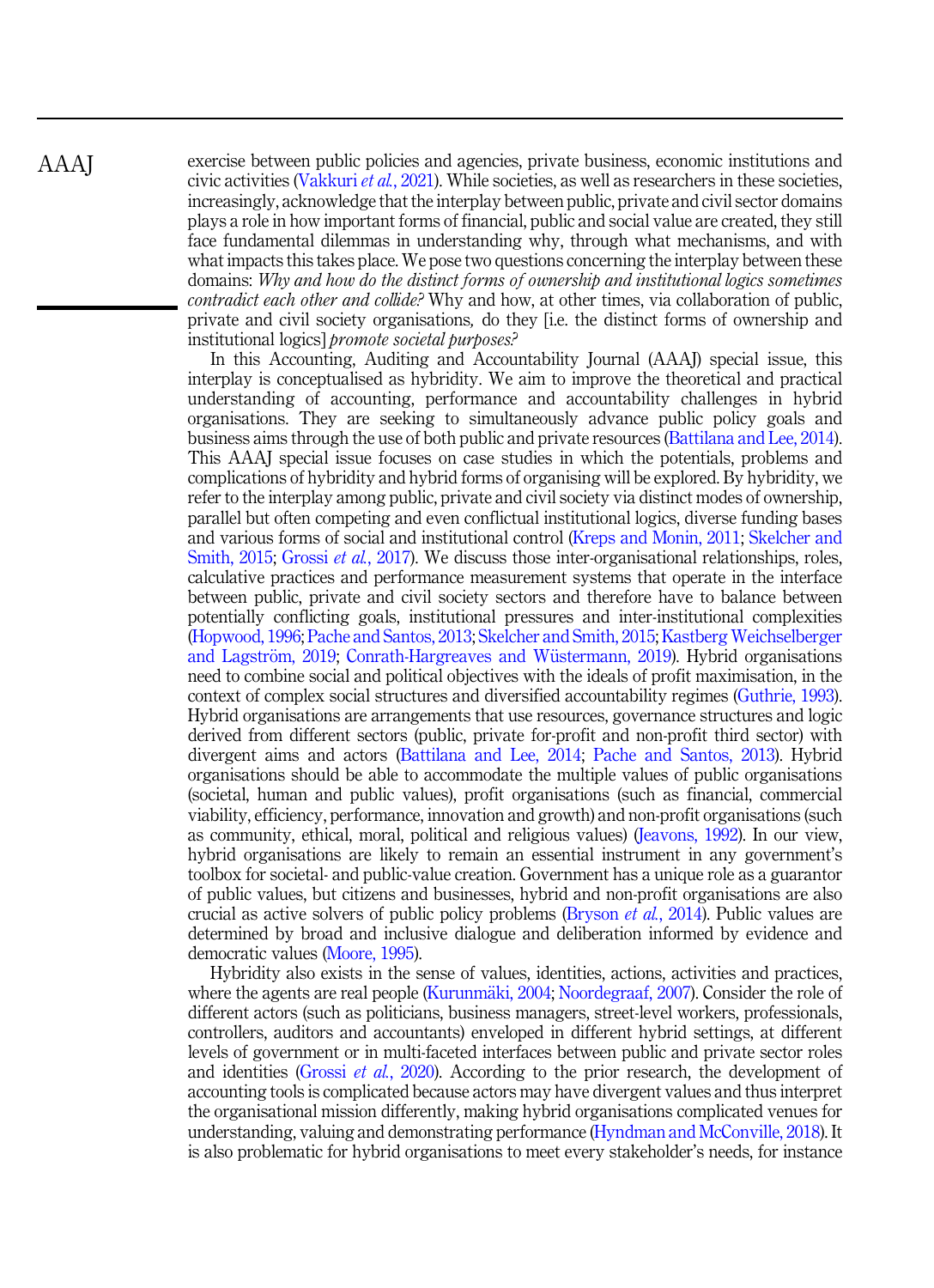financial and non-financial disclosure, since they may have different interests and values ([Kurunm](#page-18-0)ä[ki and Miller, 2006\)](#page-18-0). In this respect, value pluralism in society may be facilitated by hybrid forms of governance and organisations ([Alexius and Cisneros](#page-15-0) O[rnberg, 2015](#page-15-0); [Thornton](#page-19-0) et al., 2012; [Vakkuri and Johanson, 2020](#page-20-0); [Campanale](#page-16-0) et al., 2021). The multiplicity of values can be an opportunity for performance management development in these hybrid settings. However, [Mongelli](#page-18-0) *et al.* (2019) also underline that, when many actors with different values can collaborate to define performance measurement, they can provide a broad picture of their performance. Therefore, the existence of multiple actors and values is a source of contrast and may create opportunities for accounting and accountability. In our view, values created by hybrid organisations responsible for public programmes and services should not be purely evaluated based on financial results (profit and loss account) but more widely on how they contribute to public value creation, taking an integrated and holistic view of their societal impact ([Moore, 1995;](#page-18-0) [Bozeman, 2019](#page-16-0)).

Society itself also creates hybridity and hybrid organisations, sometimes unintendedly. In the quest for modernity, rational order and legitimacy, influenced by New Public Management (NPM) doctrines and related neo-liberal ideologies, public sector systems in different parts of the globe have adopted some forms of hybrid governance and organisations. It has become common to provide public services (such as infrastructure, utilities, education, healthcare, art, culture and social services) through hybrid organisations operating at the intersection of the public sector and the market [\(Hood, 2000](#page-17-0); [Billis and](#page-16-0) [Rochester, 2020](#page-16-0); [Almqvist](#page-15-0) et al., 2013; Haigh et al.[, 2015](#page-17-0)). Such developments in commissioning public services, welfare mixes, corporate social responsibility and the global rise in social enterprises signify the fluidity of institutional boundaries, which are as porous in modern societies as they may have been in pre-modern ones [\(Badian, 1983\)](#page-15-0). Hybridity representation occurs at multiple levels of society and produces impacts that remain undetected by many of our current accounting instruments. Accounting theory is not an ideal fit for understanding activities and networks that transcend the institutional or professional boundaries [\(Hopwood, 1996](#page-17-0); [Kurunmaki and Miller, 2006\)](#page-18-0). We observe an essential research gap concerning the role and impacts of hybridity and hybrid organisations on the design, strategies, value creation, measurement and evaluation of current service delivery systems and societal governance at large [\(Grossi](#page-17-0) *et al.*, 2017, [2020\)](#page-17-0). The AAAJ special issue articles explore the relevant inter-disciplinary area of research to which the accounting community should contribute more and different types of hybrid organisations operating in different policy fields (See [Table 1\)](#page-3-0).

With their different theoretical frameworks and methodological designs, the articles explore accounting, accountability and the performance challenges of the relevant and complex forms of hybridity among the institutional contexts. For this, we present a theoretical framework to conceptualise these hybrid settings as enacting three forms of value creation in hybrid organisations: mixing, compromising and legitimising. First, as value has a mixed, and therefore ambiguous, character, *mixing* becomes a value-creation mechanism as it relates to the process of combining previously created or existing value categories with the aim of creating novel variants, blends and layers of value ([Nicholls, 2009\)](#page-18-0). Second, managing competing, contradictory and even conflictual values in hybrid organisations necessitates innovative mechanisms of *compromising*. Hybrid organisations are incentivised, sometimes, as they are under pressure to reconcile competing value-creation logics by reaching compromises between different value interests, owners, actors and even calculative practices ([Campanale](#page-16-0) *et al.*, 2021). Third, legitimacy is a crucial concern for hybrid organisations as there are legitimacy demands from external stakeholders, society and media that may generate performance measurement tensions. Moreover, legitimising value concerns not only justifying the past activities of hybrid organisations but also recognising that value is created through the processes of legitimisation ([Vakkuri and Johanson, 2020](#page-20-0); [Vakkuri](#page-20-0) et al., 2021).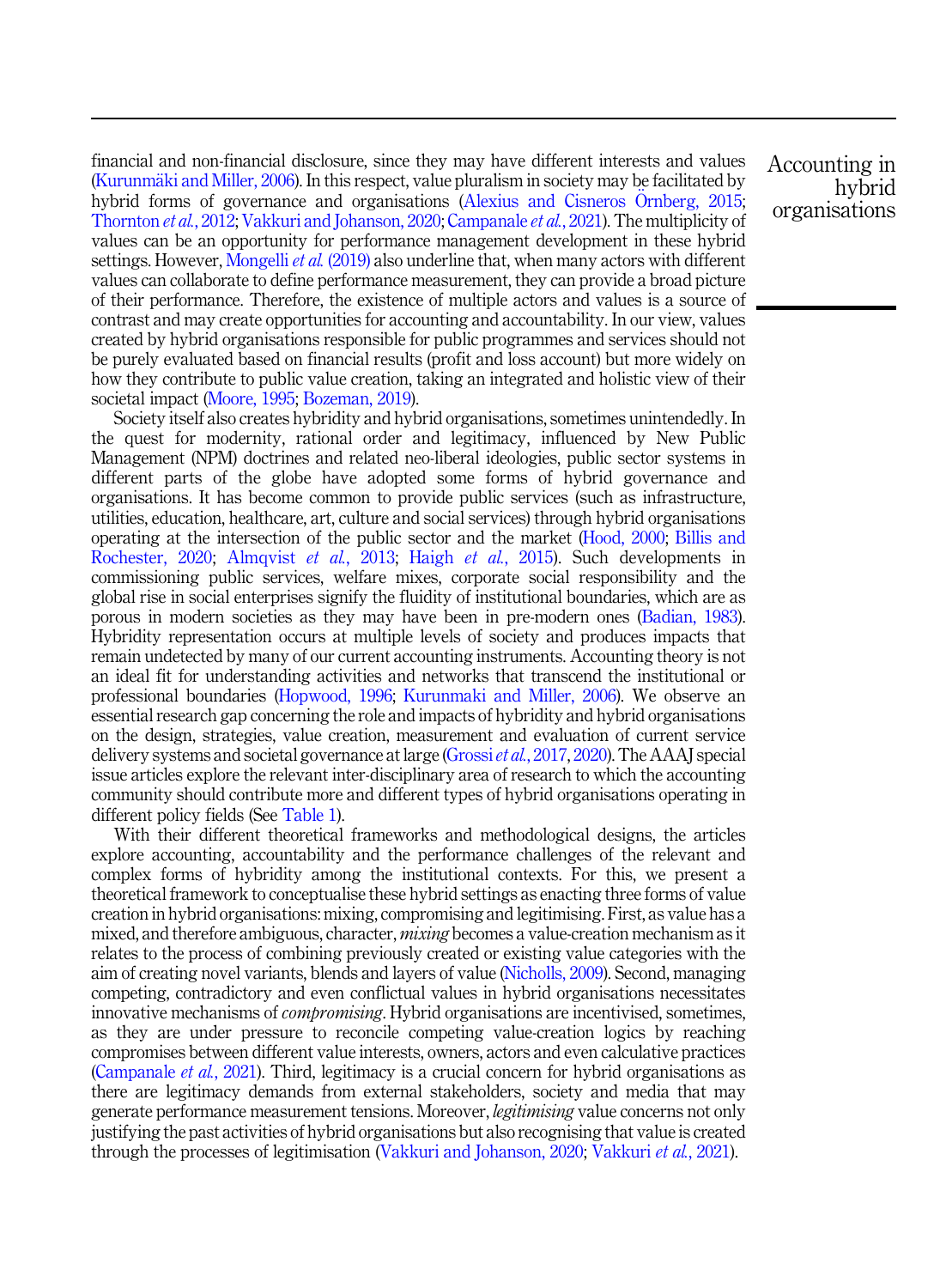<span id="page-3-0"></span>

| AAAJ                                                                      | Authors and titles of the articles                                                                                                                                                                                                                                                                           | Types of hybrid organisations                                                                 |
|---------------------------------------------------------------------------|--------------------------------------------------------------------------------------------------------------------------------------------------------------------------------------------------------------------------------------------------------------------------------------------------------------|-----------------------------------------------------------------------------------------------|
|                                                                           | Baudot et al. (2022), Hybrid organisations and an ethic of<br>accountability: the role of accountability systems in constructing<br>responsible hybridity                                                                                                                                                    | Hybrid-purpose institutional forms                                                            |
|                                                                           | Begkos and Antonopoulou (2022), Hybridisation as practice: clinical<br>engagement with performance metrics and accounting technologies<br>in the English NHS                                                                                                                                                 | Healthcare organisations                                                                      |
|                                                                           | Convery and Kaufman (2022), Regulation as a force for hybrid<br>organisation: evidence from the Bonneville Power Administration<br>$(1980 - 2012)$                                                                                                                                                           | Hybrid public entity for power<br>administration                                              |
|                                                                           | Ferry and Slack (2022), (Counter) accounting for hybrid organising:<br>a case of the Great Exhibition of the North                                                                                                                                                                                           | Hybrid organisation for cultural events                                                       |
|                                                                           | Kastberg Weichselberger and Lagström (2022), Accounting in and<br>for hybrids. Observations of the power of disentanglements                                                                                                                                                                                 | Hybrids in social investments                                                                 |
|                                                                           | Maine et al. (2022), Ambidextrous sustainability, organisational<br>structure and performance of hybrid organisations                                                                                                                                                                                        | Hybrid social housing                                                                         |
|                                                                           | Maran and Lowe (2022), Competing logics in a hybrid organisation:<br>ICT service provision in the Italian healthcare<br>Moriniére and Georgescu (2022), Hybridity and the use of<br>performance measurement: facilitating compromises or creating<br>moral struggles? Insights from healthcare organisations | Information and communication<br>technology (ICT) services<br>Healthcare organisations        |
|                                                                           | Rajala and Kokko (2022), Biased by design - the case of horizontal<br>accountability in a hybrid organisation<br>Rautiainen et al. (2022), Accounting, microfoundations,<br>hybridisation and longitudinal conflicts in a Finnish healthcare<br>organisation                                                 | Alliances between public, private and<br>non-profit organisations<br>Healthcare organisations |
|                                                                           | Sargiacomo and Walker (2022), Disaster governance and hybrid<br>organisations: accounting, performance challenges and evacuee<br>housing                                                                                                                                                                     | Network for humanitarian activities in<br>natural disasters                                   |
|                                                                           | Schrøder et al. (2022), What is a good work in a hybrid organisation?<br>On the efforts of sequencing registers of valuation                                                                                                                                                                                 | Hybrids for child protection                                                                  |
| Table 1.                                                                  | Stafford and Stapleton (2022), The impact of hybridity on PPP<br>governance and related accountability mechanisms: the case of UK<br>education PPPs                                                                                                                                                          | Public and private partnerships (PPPs)<br>in schools                                          |
| Types of hybrid<br>organisations in the<br>AAAJ special issue<br>articles | Zawawi and Hoque (2022), Network control and balanced scorecard<br>as inscriptions in purchaser–provider arrangements: insights from<br>a hybrid government agency                                                                                                                                           | Purchaser-provider models                                                                     |

This article is organised as follows. In Section 2, we generate a general framework for conceptualising hybrid organisations through multiple values and how those multiple values may be mixed, compromised and legitimised. In [Section 3](#page-10-0), we analyse the 14 articles accepted in this AAAJ special issue, using the value-creation lens. Finally, we synthesise our conclusions and propose research agendas for further investigating hybridity and hybrid organisations.

# 2. Mixing, compromising and legitimising multiple values in hybrid organisations

Hybrid contexts of organisations provide some fundamental problems for value-creation efforts. First, determining the values is not easy, due to the inherent characteristics of value pluralism in hybrid settings. It is common to use concepts, such as market, financial, social and public value and the respective combinatory assemblages to denote multiple values in hybrid organisations' activities [\(Emerson, 2003](#page-16-0); [Nicholls, 2009;](#page-18-0) [Qu](#page-19-0)élin et al.[, 2017](#page-19-0); [Bozeman,](#page-16-0)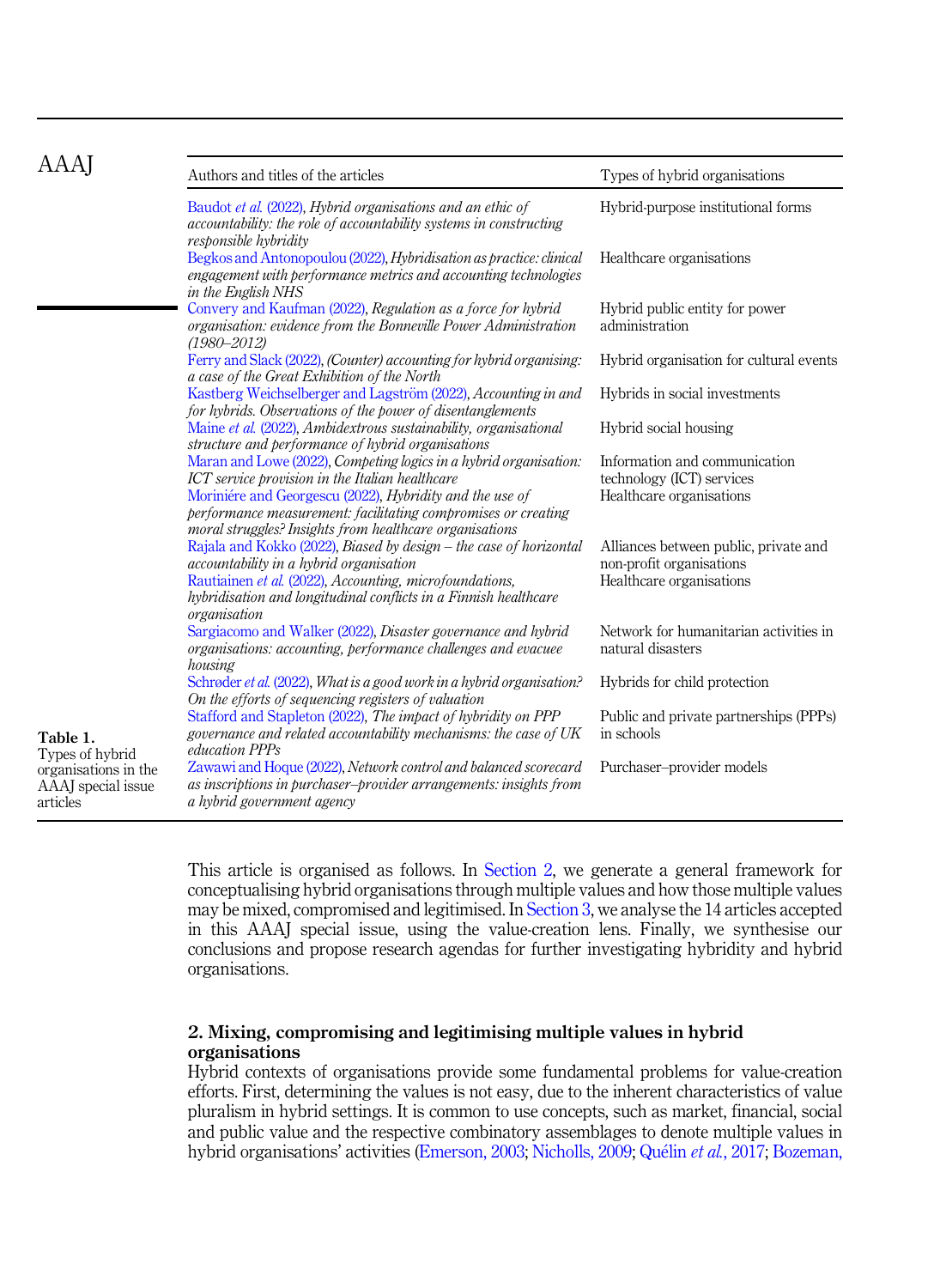[2019\)](#page-16-0). Second, we should understand the mechanisms through which hybrid organisations act upon prevailing (yet ambiguous and contested) notions of value. Prior research on value creation has widely concentrated on this problem of "doing" value (instead of "knowing" about value) ([Pfeffer and Sutton, 1999;](#page-19-0) [Vakkuri, 2010](#page-19-0)). In other words, the emphasis has been on "valorisation" in augmenting the conditions for generating value rather than on "evaluation" in statically assigning value to a given sound, service or societal activity ([Vatin, 2013\)](#page-20-0).

Moreover, prior research represents forms of "doing" value by defining conditions in which value is produced, enhanced and facilitated ([Vakkuri and Johanson, 2020](#page-20-0)). Consider the notion of "creating" value as a process by which an individual, organisation or society develops novel and innovative tasks and services for different purposes ([Lepak](#page-18-0) *et al.*, 2007), "capturing" value through which actors that have not been involved in the process of value creation retain some of the value created earlier ([Coff, 1999](#page-16-0); [Jacobides](#page-17-0) et al., 2006) or "exchanging" value as the realisation of the monetary amount through the process of exchange from the viewpoint of the seller or the buyer ([Lepak](#page-18-0) *et al.*, 2007; [Mazzucato, 2018\)](#page-18-0). The variety of words for "doing" value exemplifies the manifold nature of value creation. It might be a neutral activity in increasing the worth of current value. However, it may also include destroying the fruits of previous value generation. It may involve the generation of totally new categories of value that need to be explicated ([Pl](#page-19-0)é and Cáceres, 2010).

Value creation mechanisms incorporate different constellations of actors, processes and outcomes. There are value creators as subjects. Someone produces, while others are the users of, value. Several producers may be involved in collaborating in value creation ("coproducing" value) ([Ramirez, 1999\)](#page-19-0). The research tradition also introduces the dynamics of how values may be generated [\(Vatin, 2013\)](#page-20-0). For instance, it may be about "balancing" different logics of value creation or "sharing" some of the value with other stakeholders and communities (who may not have been the intended beneficiaries of the value generation efforts in the first place). Finally, prior research has also widely reflected upon the multitude of variants in the outputs of value creation.

Value-creation efforts may be organised differently in both time and space. We may conceptualise value-creation mechanisms as being nested into each other in several ways, where, for instance, one value creation mechanism may constitute the core, while another mechanism would be more peripheral. Following [Kiser and Ostrom \(1982\),](#page-17-0) value-creation mechanisms would indicate different levels of choices. Individuals make operational choices authorised by collective choices, which construct institutions to make policy decisions authorised by constitutional choices. While collective choices legitimise and create the entities involved in collective and operational choice processes, constitutional choices design the rules for making decisions: decisions about decision-making rules ([Ostrom, 2005](#page-18-0)).

Furthermore, we may adopt a temporal perspective to comprehend how value creation mechanisms could be structured or sequenced in time. Value creation can be viewed as a cyclical development in the space-time continuum and one in which value-creation mechanisms follow one another in ongoing yet unanticipated, sometimes serendipitous, loops. There are obstacles to linear assumptions of time, as there may not be definite starting and finishing points for value-creation efforts in hybrid organisations.

The papers of this AAAJ special issue scrutinise different contexts of hybrid organisations and activities to interpret these inter-linkages. Consider [Convery and](#page-16-0) [Kaufman \(2022\)](#page-16-0) scrutinising Bonneville Power Administration, a hybrid energy marketing agency that combines constitutive-level choices of regulation with collective and individual choices of strategising, through the interplay of logics of state intervention and market orientation, and how this has evolved over time. Moreover, consider [Sargiacomo and](#page-19-0) Walker'[s \(2022\)](#page-19-0) discussion of the hybridity of a disaster governance case in which public value creation was significantly conditioned but also influenced by the ability of actors from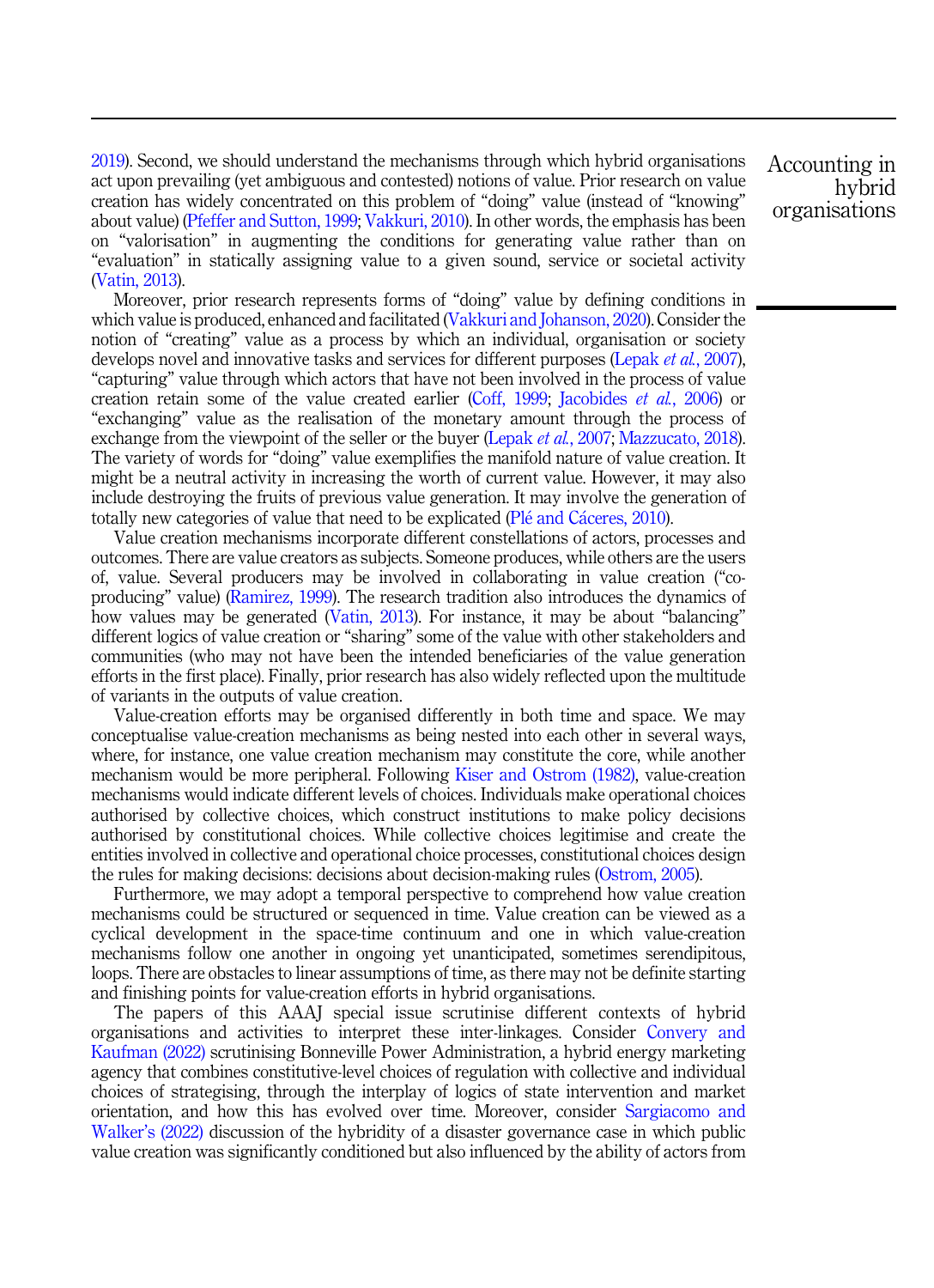different levels and professions to communicate their choices. Over time, the temporal loops of those value-creation activities help us understand the complexity of value-creation efforts among hybrid organisations and systems. It would be inticing to see value creation proceeding from designed combinations of public and private activities, leading to compromises over the suitable division of work between parties only to result in the legitimate configuration of all the ingredients. Both examples provide limitations for such an argumentation: value creation is much more complicated than that.

To conceptualise value-creation efforts in the hybrid types of the AAAJ special issue (see [Table 2](#page-6-0)), we refer to three mechanisms for understanding the impacts of hybridity on both value creation processes and organisations that pursue value generation under the pressures of distinct logics, performativities and accountabilities. The frame used is mixing, compromising and legitimising mechanisms of value creation among hybrids. We also acknowledge the several opportunities regarding how the links between mixing, compromising and legitimising value may be understood to explain the activities and accountabilities of hybrid organisations.

#### Mixing

Mixing multiple value categories may take several forms in hybrid organisations. One common feature of these is combining some previous or existing value categories to contribute to novel value variants. For instance, hybrid organisations may blend values by amalgamating new value combinations from original ones, where the new ones are not discernible from the old ones. Furthermore, there may be layered mixes of value in which hybrids turn original value constellations into new constructs in which the previous value layers remain visible. For instance, value creation outputs may adopt "transformative" forms, they may become "blended" constructs of the previous value creation variants or previous value categories may have been modified into new variants of value through "layered" structure of value [\(Nicholls, 2009](#page-18-0); [Polzer](#page-19-0) et al., 2016).

Hybrids combine a variety of institutional arrangements and connect a variety of diversified value-creation processes. Mixing may concern the exploration of novel combinations between shareholders' interests and public interest. For instance, stateowned enterprises are such a case ([Giosi and Caiffa, 2020](#page-17-0); [Okhmatovskiy, 2021](#page-18-0)). Moreover, mixing may refer to blending mission orientations and for-profit logic that come with financial performance pressures in social enterprises ([Costa and Andreus, 2021\)](#page-16-0). As representations of value constellations, performance measurement models should trace innovative mixes of multiple values reflecting the complexities of these hybrid contexts ([De](#page-16-0) [Waele](#page-16-0) *et al.*, 2021). Mixing forms of value may be a deliberate process of combining two or more value categories and value-creation processes into a single value construct. However, it might also be an accidental process that does not require particular human information processing [\(Teece, 1986](#page-19-0)). Furthermore, experimental mixing may combine conscious attempts with accidental elements, as in experimenting with any substances without knowing their reactive outcomes. Similarly, mixing forms of value in hybrid settings of institutional activities may take place intentionally or unintentionally. The former refers to mixing forms of value "by design", whereas the latter relates to mixing forms of value "by default" [\(Johanson and Vakkuri, 2017\)](#page-17-0). Accounting research needs to be cognisant of both perspectives and their respective impacts on researching hybrid organisations.

### **Compromising**

Compromising forms of value creation in hybrid settings concerns solving explicit or implicit grievances among the interacting parties. This is particularly relevant in hybrid settings, due to the importance of managing contradictory and even conflictual value constellations [\(Kreps](#page-17-0)

AAAJ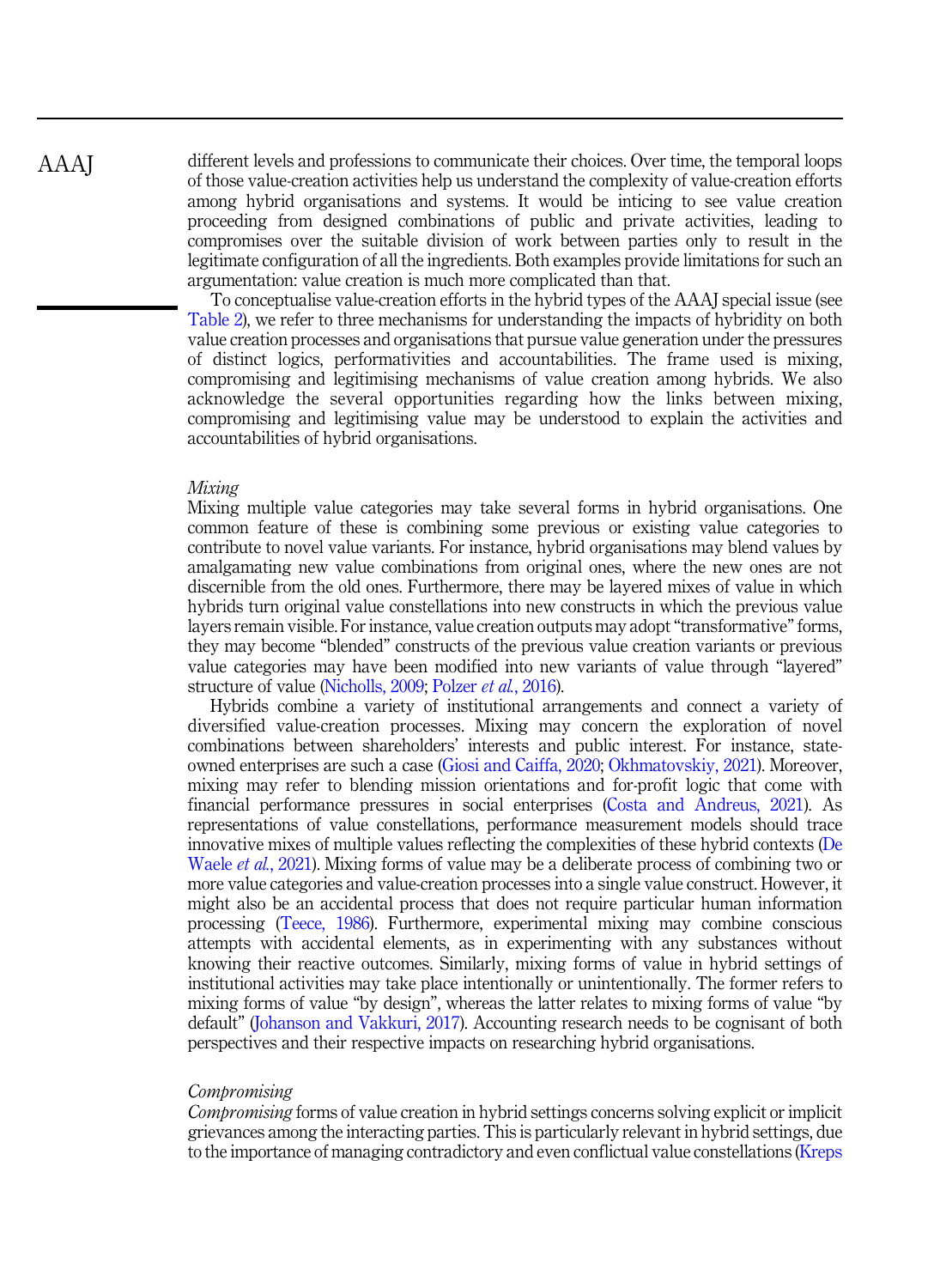<span id="page-6-0"></span>

|                                      | Mixing values:<br>Combining previously<br>created or existing<br>value categories into<br>new ones                                                                                                                           | Compromising on values:<br>Reconciling competing value<br>creation logics by establishing<br>compromises between them                                                                                                                                                                                               | Legitimising values:<br>Justifying value-creation<br>activities and creating<br>value through<br>legitimisations                                                                                                                                                                                                                                                           | Accounting in<br>hybrid<br>organisations                                            |
|--------------------------------------|------------------------------------------------------------------------------------------------------------------------------------------------------------------------------------------------------------------------------|---------------------------------------------------------------------------------------------------------------------------------------------------------------------------------------------------------------------------------------------------------------------------------------------------------------------|----------------------------------------------------------------------------------------------------------------------------------------------------------------------------------------------------------------------------------------------------------------------------------------------------------------------------------------------------------------------------|-------------------------------------------------------------------------------------|
| Baudot et al.<br>(2022)              | Benefit corporation<br>$\bullet$<br>with multiple<br>objectives ("public<br>benefit" objectives,<br>and private benefits)                                                                                                    | "Ethics of accountability"<br>$\bullet$<br>employ multiple<br>performance objectives                                                                                                                                                                                                                                | Responsibility Logic<br>$\bullet$<br>associated with a<br>wide range of<br>constituents<br>(financiers.<br>shareholders,<br>employees, peers,<br>customers, suppliers<br>and the public)                                                                                                                                                                                   |                                                                                     |
| Begkos and<br>Antonopoulou<br>(2022) | Hybrid role of<br>"medical managers"<br>that are clinicians<br>with managerial<br>responsibilities with<br>dual professional<br>identity                                                                                     | Medical managers as<br>"practitioners of hybridity"<br>do not simply mediate<br>between professions but<br>hybridise the various<br>professional spaces<br>Highlight the value of<br>performance metrics to<br>reconcile different values.<br>identities and priorities                                             | The medical<br>managers signal the<br>merit of accounting in<br>improving patient<br>and financial<br>outcomes<br>(equivocalising), and<br>remove stigma<br>associated with<br>clinical engagement<br>with costs<br>(destigmatising)                                                                                                                                       |                                                                                     |
| Convery and<br>Kaufman (2022)        | Balance market and<br>social objectives in<br>the case of a non-<br>profit federal power<br>administration                                                                                                                   | "Involuntary hybridity" as a<br>response to an institutional<br>complex environment<br>State regulation imposes a<br>floor level of social activity,<br>despite pressure from market<br>stakeholders                                                                                                                | State regulation also<br>imposes formal<br>administrative<br>procedures that<br>require interaction<br>and agreement with<br>social stakeholders                                                                                                                                                                                                                           |                                                                                     |
| <b>Ferry and Slack</b><br>(2022)     | Combining<br>economic and social<br>logics in the case of<br>the Great Exhibition<br>of the North<br>(GEOTN), England's<br>largest cultural<br>event<br>Emergent<br>$\bullet$<br>conflictual tensions<br>between such logics | Need to balance these logics<br>through the dual positioning<br>of economic impact coupled<br>with social goals of<br>inclusivity and community<br>engagement<br>The envisaged duality of<br>logics raised the potential for<br>emancipation and inclusion<br>through a participatory<br>involvement of communities | The performativity<br>role of traditional<br>accounting privileges<br>the market<br>perspective<br>The emancipatory<br>potential of counter<br>(dialogic) accounting<br>to better serve<br>pluralism and the<br>democratic ideals of<br>hybrid organisations<br>Counter accounting<br>$\bullet$<br>gave democratic<br>voice to marginalised<br>stakeholders<br>(continued) | Table 2.<br>Value creation<br>perspectives in the<br>AAAJ special issue<br>articles |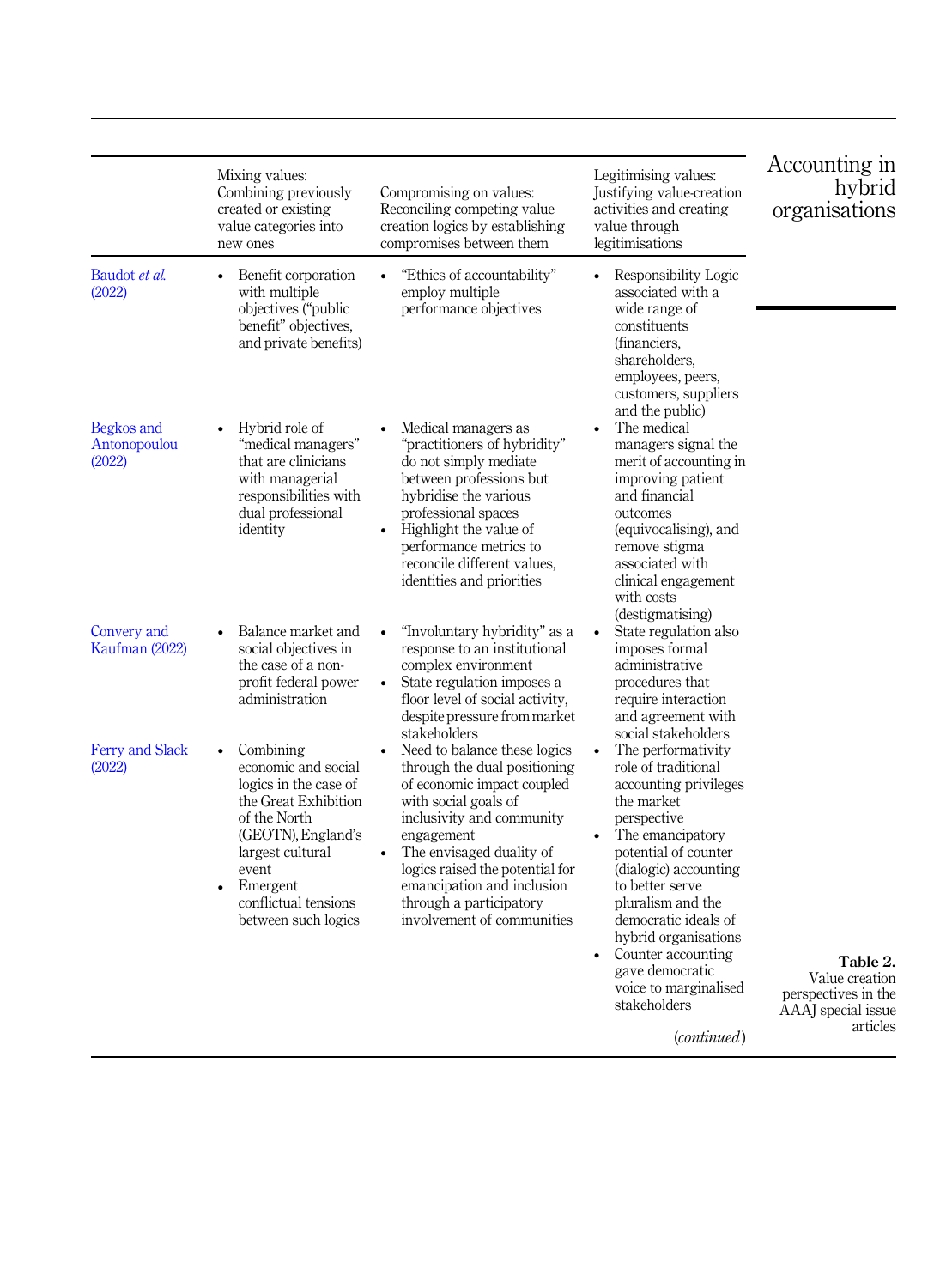| AAAJ     |                                                      | Mixing values:<br>Combining previously<br>created or existing<br>value categories into<br>new ones                                                                                                                                                      | Compromising on values:<br>Reconciling competing value<br>creation logics by establishing<br>compromises between them                                                                                                                                                                                                                                                         | Legitimising values:<br>Justifying value-creation<br>activities and creating<br>value through<br>legitimisations                                                                                                        |
|----------|------------------------------------------------------|---------------------------------------------------------------------------------------------------------------------------------------------------------------------------------------------------------------------------------------------------------|-------------------------------------------------------------------------------------------------------------------------------------------------------------------------------------------------------------------------------------------------------------------------------------------------------------------------------------------------------------------------------|-------------------------------------------------------------------------------------------------------------------------------------------------------------------------------------------------------------------------|
|          | Kastberg<br>Weichselberger<br>and Lagström<br>(2022) | The emergence of<br>$\bullet$<br>social investments<br>based on logics of<br>calculating the long-<br>term social and<br>economic impacts of<br>preventive social<br>interventions                                                                      | How accounting mediates<br>$\bullet$<br>hybrid settings (while also<br>being mediated) and the role<br>of disentanglements in such<br>processes                                                                                                                                                                                                                               | Social investments<br>$\bullet$<br>entail a design idea<br>that presupposes a<br>new relationship as<br>heterogenous actors<br>enter a relationship of<br>shared resources and                                          |
|          | Maine et al. (2022)                                  | Social housing has<br>to achieve financial,<br>social and<br>environmental<br>outcomes                                                                                                                                                                  | Ambidextrous sustainability<br>strategies encapsulate the<br>simultaneous pursuit of<br>divergent strategic<br>orientations and incorporate<br>the "paradox of strategising"<br>and the "paradox of<br>performing"                                                                                                                                                            | goals<br>These strategies<br>enable hybrid<br>organisations to<br>respond to<br>expectations of<br>different stakeholders<br>within and outside<br>the organisations in<br>obtaining different<br>facets of performance |
|          | Maran and Lowe.<br>(2022)                            | Three different<br>logics (regulatory/<br>bureaucratic,<br>market and service)                                                                                                                                                                          | The organisational control<br>mechanisms to balance<br>different logics<br>• Operationalisation of<br>centrality (to include<br>strategy, performance and<br>control (P&C) system design,<br>service quality satisfaction)<br>and compatibility of logics<br>(to include accountability)<br>considerations, regulatory<br>outcomes and hiring and<br>socialisation practices) | Reshaping of<br>healthcare public<br>sector<br>accountabilities<br>among levels of<br>government (such as<br>regional government<br>and local healthcare<br>providers) as a result<br>of NPM and NPG<br>reforms         |
|          | Moriniére and<br>Georgescu (2022)                    | Healthcare<br>organisations are<br>hybrids as their<br>mission of "care,"<br>and the value of<br>"public service" are<br>likely to be in<br>tension with<br>"efficiency"<br>The moral struggles<br>related to the<br>conflicting nature of<br>hybridity | Performance measures may<br>$\bullet$<br>play an ambivalent role in<br>mitigating these tensions by<br>enabling compromises<br>between actors with<br>divergent values and<br>enhancing tensions between<br>actors with convergent<br>values, such as healthcare<br>professionals                                                                                             | The use of<br>performance<br>measures may bring<br>moral risks and<br>injustice that require<br>social actors to<br>construct different<br>arguments for<br>different audiences                                         |
| Table 2. |                                                      |                                                                                                                                                                                                                                                         |                                                                                                                                                                                                                                                                                                                                                                               | ( <i>continued</i> )                                                                                                                                                                                                    |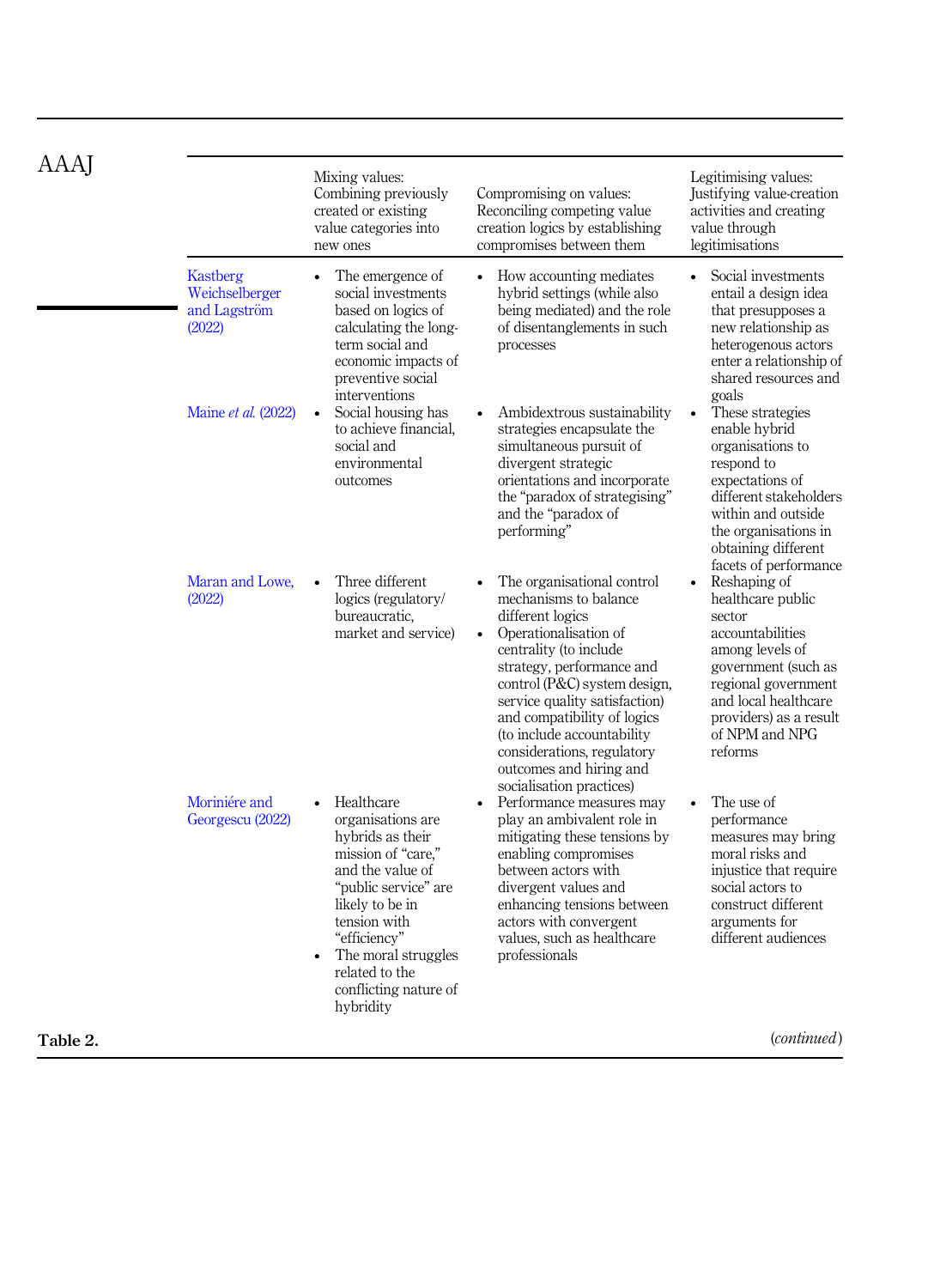|                                        | Mixing values:<br>Combining previously<br>created or existing<br>value categories into<br>new ones                                                                                                           | Compromising on values:<br>Reconciling competing value<br>creation logics by establishing<br>compromises between them                                                                                                                                    | Legitimising values:<br>Justifying value-creation<br>activities and creating<br>value through<br>legitimisations                                                                                                                       | Accounting in<br>hybrid<br>organisations |
|----------------------------------------|--------------------------------------------------------------------------------------------------------------------------------------------------------------------------------------------------------------|----------------------------------------------------------------------------------------------------------------------------------------------------------------------------------------------------------------------------------------------------------|----------------------------------------------------------------------------------------------------------------------------------------------------------------------------------------------------------------------------------------|------------------------------------------|
| Rajala and Kokko<br>(2022)             | Hybrid<br>$\bullet$<br>organisations that<br>have public, private<br>and third sector<br>actors providing a<br>wide range of public<br>services<br>Accountability in<br>public, private and<br>third sectors | The mixture of public,<br>private and third sector<br>accountability systems are<br>blended in a hybrid<br>organisation<br>Balanced, unbalanced,<br>$\bullet$<br>dynamic and static<br>accountability system<br>models for hybrids                       | The different actors<br>$\bullet$<br>should be<br>accountable to each<br>other in horizontal<br>relationships with the<br>hybrid organisation                                                                                          |                                          |
| Rautiainen et al.<br>(2022)            | Healthcare<br>(medical),<br>administrative and<br>political<br>institutional logics<br>were observed in the<br>case of a Finnish<br>healthcare<br>organisation                                               | Negative emotions stirred by<br>a pressure to adopt hybrid<br>practices aggregated into<br>incompatible institutional<br>logics led to conflict and<br>prevented the use of<br>accounting tools in the<br>professional                                   | Accounting practices<br>need to satisfy all<br>professional groups<br>to avoid non-<br>hybridisation<br>between professional<br>groups                                                                                                 |                                          |
| Sargiacomo and<br><b>Walker (2022)</b> | Network of public<br>and private<br>companies with<br>multiple goals<br>(public interest and<br>cost efficiency)<br>Short and long-term<br>humanitarian<br>activities following<br>natural disasters         | A mix of experts<br>(accountants, engineers and<br>architects) developed a<br>comprehensive reporting<br>system<br>Technologies of government<br>$\bullet$<br>homogenised administrative<br>procedures among experts                                     | Financial and non-<br>financial measures<br>were taken for<br>various purposes,<br>ranging from internal<br>planning.<br>coordination and<br>decision-making to<br>deviance analysis, as<br>well as for external<br>accountability     |                                          |
| Schrøder et al.<br>(2022)              | Public child<br>protection agency at<br>the intersection<br>between market and<br>the public sector<br>Combine the goals of<br>cost-efficiency and<br>of meeting the needs<br>of the individual<br>child     | "Sequencing" is ongoing<br>process of moving<br>conflicting activities and<br>bringing them together again<br>"compartmentalisation" is a<br>$\bullet$<br>means of avoiding clashes by<br>combing different and<br>conflicting way of achieving<br>goals | Hybridisation is<br>continuously<br>evolving and can be.<br>achieved on a day-to-<br>day basis<br>Sequencing is how<br>accountants,<br>caseworkers.<br>consultants and<br>managers pursue<br>conflicting ideals of<br>good performance |                                          |
|                                        |                                                                                                                                                                                                              |                                                                                                                                                                                                                                                          | (continued)                                                                                                                                                                                                                            | Table 2.                                 |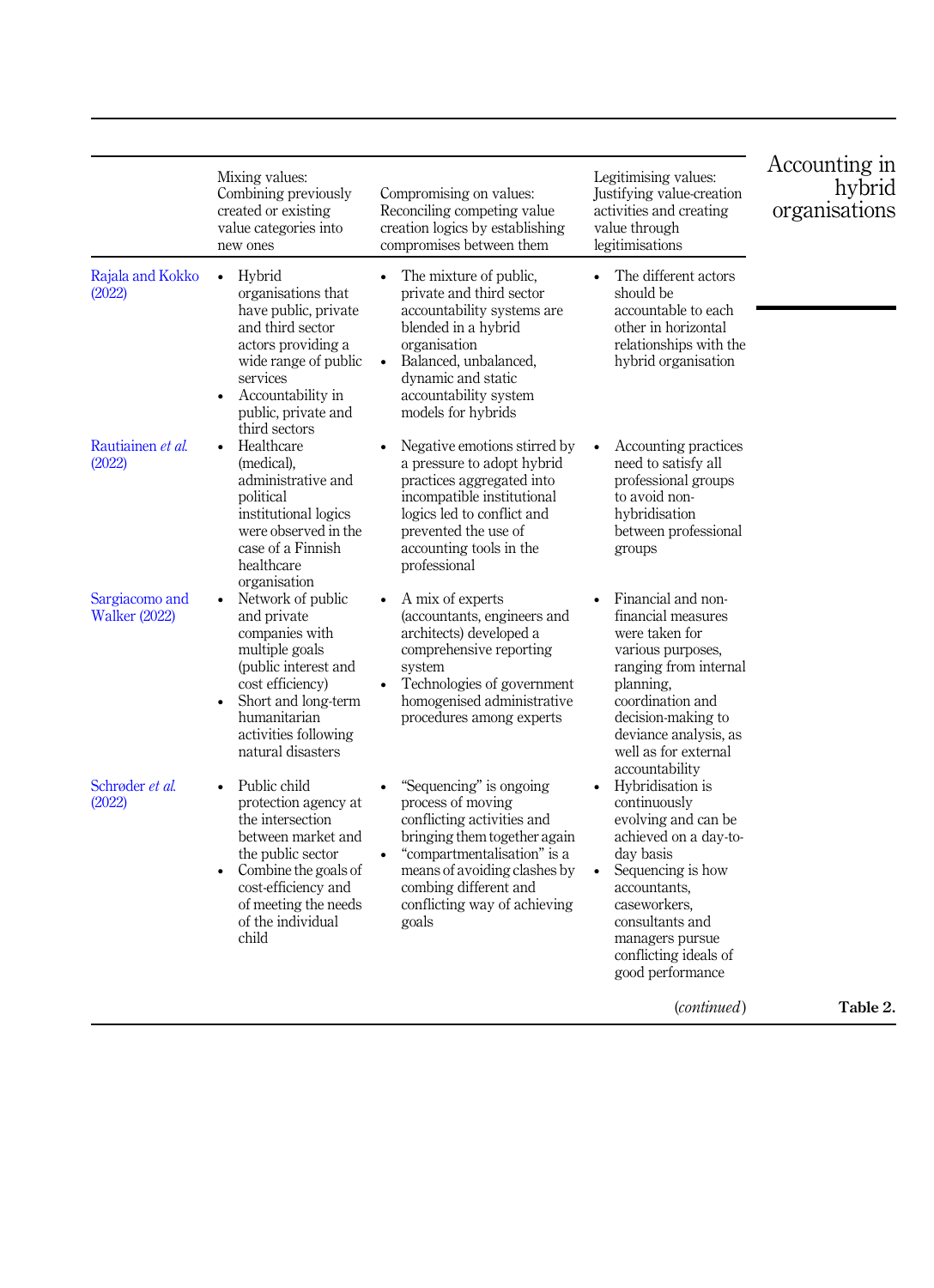|          |                                   | Mixing values:<br>Combining previously<br>created or existing<br>value categories into<br>new ones                                                                                                                                         | Compromising on values:<br>Reconciling competing value<br>creation logics by establishing<br>compromises between them                                                                                                           | Legitimising values:<br>Justifying value-creation<br>activities and creating<br>value through<br>legitimisations                                                                                                         |
|----------|-----------------------------------|--------------------------------------------------------------------------------------------------------------------------------------------------------------------------------------------------------------------------------------------|---------------------------------------------------------------------------------------------------------------------------------------------------------------------------------------------------------------------------------|--------------------------------------------------------------------------------------------------------------------------------------------------------------------------------------------------------------------------|
|          | Stafford and<br>Stapleton (2022)  | Multiple logics<br>(community, public)<br>and market) in the<br>case in the PPP<br>policy created for<br>the delivery of UK<br>schools<br>Hybrid structures<br>for the delivery of<br>governance and<br>accountability for<br>public money | "Layering" and "blending"<br>combinations lead to an<br>increasing adoption of<br>private sector accountability<br>A parallel "co-existence" of<br>community and market<br>logics delivered a long-term<br>governance structure | The empirical<br>complexity shows<br>that there is no clear<br>"best" combination of<br>engagement between<br>logics and hybrid<br>types of structures for<br>delivering<br>"successful" projects<br>in this environment |
|          | Zawawi and<br><b>Hoque (2022)</b> | Networks are<br>$\bullet$<br>structures of<br>interdependence<br>involving multiple<br>organisations<br>(purchaser and<br>providers) with<br>different<br>motivations                                                                      | Network control<br>mechanisms involve the<br>integration of different<br>control mechanisms within a<br>network                                                                                                                 | Inscriptions should<br>be scaled down to<br>different subsets and<br>to establish icons<br>without changing<br>their meanings, which<br>is important when<br>external expectations<br>are to be<br>operationalised       |
| Table 2. |                                   |                                                                                                                                                                                                                                            |                                                                                                                                                                                                                                 | locally                                                                                                                                                                                                                  |

[and Monin, 2011;](#page-17-0) [Porter and Kramer, 2011\)](#page-19-0). Not only does compromise require conscious attempts to reach meaningful social outcomes, but there is also an element of reciprocal interaction. A compromise implies that the interests of both (or more) parties are taken into account in the resolution, and none of the parties gets to realise all of its interests. In many hybrid settings, this may contribute to only incomplete, satisficing mixes of value that do not manifest the "best of both worlds" but, rather, "a little bit of everything" ([De Waele](#page-16-0) et al., 2021) or "either hollow politics or lousy business" [\(Vakkuri](#page-20-0) et al., 2021).

It is also the case that a compromise may not always be fair, as some participants may need to give up more of their interests and preferences than they would like to, just for the sake of compromise. Such an effort may involve a great deal of "balancing", "sharing" or "blending". It may even include selective coupling [\(Pache and Santos, 2013\)](#page-19-0). When compromising between multiple and competing values, hybrid organisations do not necessarily appropriate one monolithic logic structure. Instead, they may use multiple logics to serve several parallel purposes and external demands. In a sense, they shop for different sub-structures of value creation logic. For instance, healthcare organisations may select some features of "social welfare logic" to justify their strategies while still keeping their primary focus on financial performance and business interests.

Compromise is an instrument for reconciling competing values and interests in hybrid organisations. While necessary for the institutional survival of hybrids, it may be organised in several ways, for instance through compromising accounts or distinct variants of performance dialogues ([Chenhall](#page-16-0) *et al.*, 2013; [Moynihan, 2005\)](#page-18-0). State-owned enterprises are an example of the compromising logic in hybrid organisations and the respective problems and complications that may arise between distinct owners' interests ([Mahoney](#page-18-0) et al., 2009; [Bruton](#page-16-0)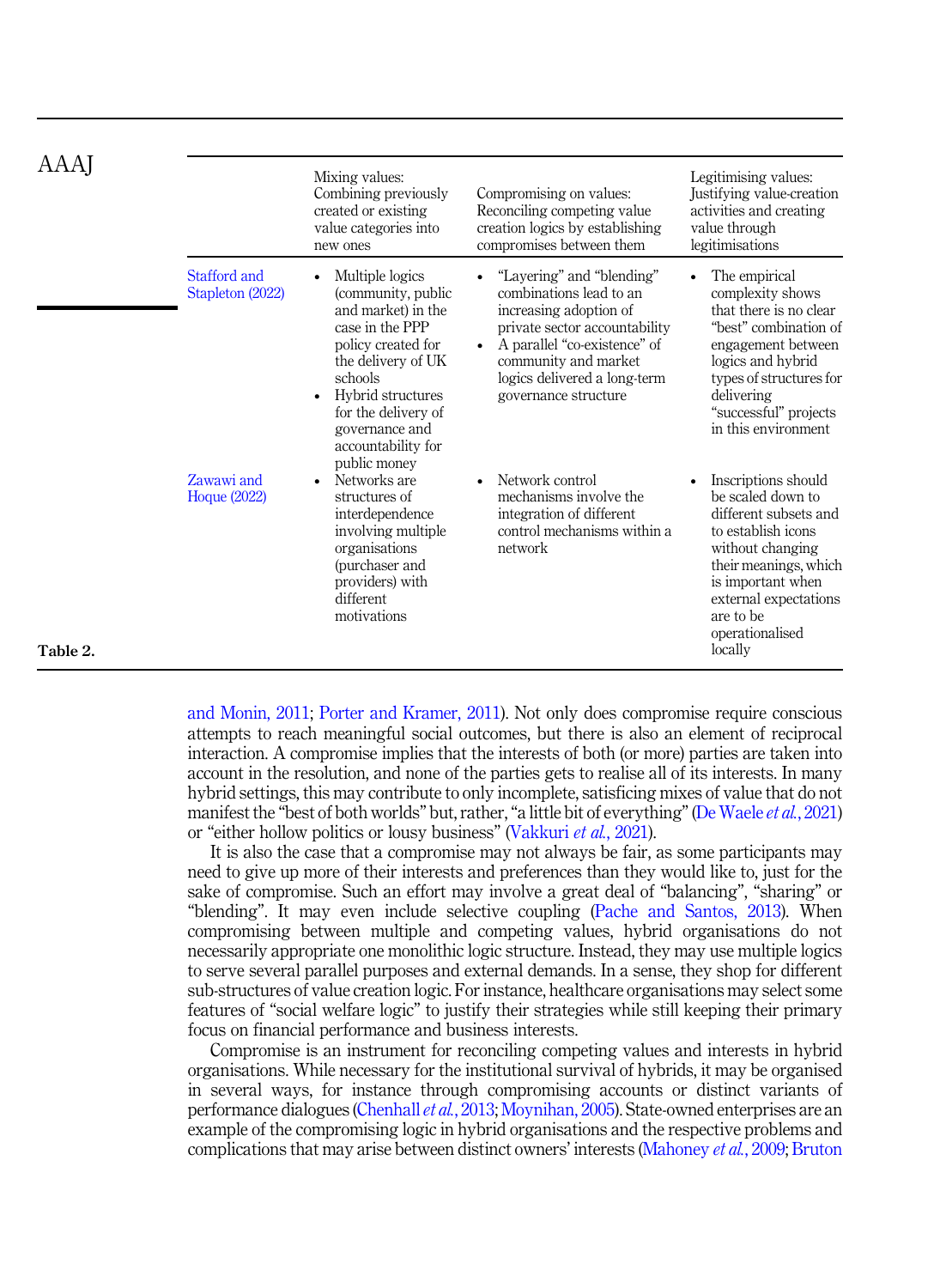<span id="page-10-0"></span>et al.[, 2015\)](#page-16-0). Furthermore, forms of compromising can be applied to different types and levels of accountabilities that may exist within intra-organisational or inter-organisational settings ([Rajala and Kokko, 2022](#page-19-0)). Even a performance measurement exercise is a compromise of multiple rationalities enacted in hybrid organisations. Perhaps, the success of performance measurement models should not be evaluated as a deviation from an idealistic notion of absolute rationality or optimality but, rather, as an innovative compromise of values that may create productive friction and thereby contribute, albeit to a minor extent, to the public, financial and social forms of value [\(Chenhall](#page-16-0) et al., 2013). This aspect is reflected in this AAAJ special issue.

#### Legitimising

Value creation in hybrids rests on *legitimacy* in two ways. First, the legitimacy of value creation outputs needs to be demonstrated. This is a significant puzzle for hybrids. How do they measure the multitude of created values? Who is to be credited or blamed for the successes and failures of hybrid activities? Hybrids are inherently attuned to catering to the demands of multiple audiences: the government, citizens and clients, different constituencies and the competitive markets.

Therefore, in terms of legitimisation, the multiplicity of value creation logic is both a curse and a blessing for hybrid organisations ([Karr](#page-17-0)é, 2020). Incompatibility of logic may cause tensions, conflicts and locked-in structures, resulting in ambiguous and inconsistent forms of value. However, it also gives leeway to decide how to legitimise value creation efforts for the different audiences. Hybrid organisations may be incentivised to make loose promises, as it is doubtful that any system of accountabilities would demonstrate all the broken promises, let alone attribute credit or blame in evaluating whether the broken promises are due to the success or failure of hybrid activities. Therefore, hybrid organisations may have the option to choose the modes of value they wish to demonstrate and to not disclose those forms of value they wish to hide. This phenomenon is significant for accounting studies and discussed in corporate social responsibility (CSR) research [\(Matten and Moon, 2008.](#page-18-0))

The legitimacy concerns are not only associated with how the value of outputs may be justified. Among hybrids, value can be created through legitimisation. Legitimacy is related to accepting or complying with (1) something that has been considered legitimate in the past (traditional legitimacy), (2) something that works "in practice", based on the justification of relevant audiences (rational-legal legitimacy) and (3) the say-so of somebody in the community that the relevant audiences consider legitimate (charismatic legitimacy) ([Suddaby](#page-19-0) et al., 2017). An aspect of the legitimacy of hybrid activities relates to the existence of multiple audiences. They might embrace community values for a civic audience, public values for a government audience and economic values for a business audience. Accordingly, legitimisation efforts are often manifested in performance measurements, where the institutionalisation of performance (e.g. institutional performance) through socially constructed frames becomes a means to an end ([Modell, 2019](#page-18-0), [2021\)](#page-18-0). While among non-profit organisations, notions of "justified performance" are interpreted differently among donors, financiers, recipients and other stakeholders, respectively, strategies of constructing institutional performances must vary.

#### 3. Value creation perspectives in the AAAJ special issue articles

Next, we move to the introduction and analysis of the papers of our special issue. Our analysis concentrates on the forms and mechanisms of value creation in the cases of hybrid organisations. For that, we use our framework of mixing, compromising and legitimising value among hybrid organisations. [Table 2](#page-6-0) illustrates the articles as exemplary cases of the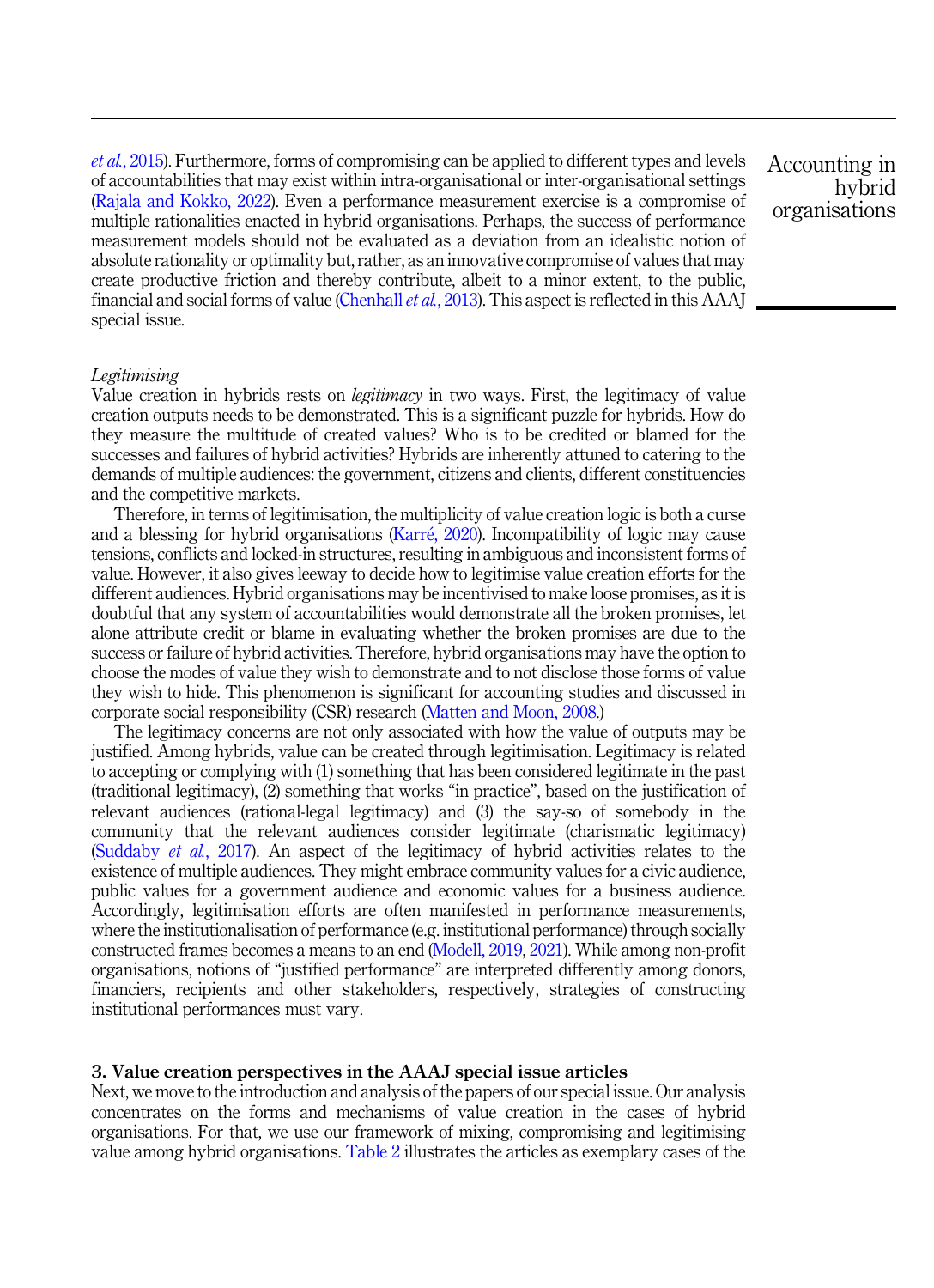three value-creation mechanisms and demonstrates the wide variety of value-creation mechanisms in different types of hybrid organisations that the articles introduce. It shows that hybrids combine a variety of goals, activities, institutions and institutional logic, as well as a variety of value-creation mechanisms.

Mixing values can be related to multiple objectives. Some AAAJ special issue articles relate to "public benefit" objectives and private benefits in the case of benefit corporations ([Baudot](#page-15-0) et al., 2022), market and social objectives in a federal power administration ([Convery](#page-16-0) [and Kaufman, 2022](#page-16-0)), financial, social and environmental objectives in social housing companies ([Maine](#page-18-0) et al., 2022), short- and long-term humanitarian activities [\(Sargiacomo and](#page-19-0) [Walker, 2022\)](#page-19-0), the goals of cost-efficiency and the needs of individual childcare [\(Schrøder](#page-19-0) et al.[, 2022](#page-19-0)), and the mission of "care" and the value of "public service" with "efficiency" ([Morini](#page-18-0)é[re and Georgescu, 2022\)](#page-18-0). Other articles demonstrated the existence of and tensions between the multiplicity of institutional logics, such as economic and social logics ([Ferry and](#page-16-0) [Slack, 2022](#page-16-0)); the logics of calculating the long-term social and economic impacts of preventive social investments [\(Kastberg Weichselberger and Lagstr](#page-17-0)ö[m, 2022\)](#page-17-0); regulatory/bureaucratic, market and service logics in the case of information and communication technology (ICT) service providers ([Maran and Lowe, 2022\)](#page-18-0); community, public and market logics in the case of public and private partnership (PPP) policies [\(Stafford and Stapleton, 2022\)](#page-19-0) and healthcare (medical), administrative and political-institutional logics ([Rautiainen](#page-19-0) et al., 2022). Other studies provided evidence of a variegated mix of different institutions, such as alliances between public, private and third-sector actors ([Rajala and Kokko, 2022](#page-19-0)); a network of public and private companies ([Sargiacomo and Walker, 2022](#page-19-0)) and networks of multiple organisations (purchaser and providers) with different motivations ([Zawawi and Hoque,](#page-20-0) [2022\)](#page-20-0). [Begkos and Antonopoulou](#page-16-0)'s (2022) study focuses on the hybrid role of "medical managers", who are clinicians with managerial responsibilities, thus carrying dual professional and hybrid identities.

Compromising on values is an instrument for reconciling competing value-creation logics and interests may be organised in several ways. Some studies related to hybridity on health and social care organisations recognise the role of performance measurement as a mediating and compromising one [\(Begkos and Antonopoulou, 2022](#page-16-0); [Maran and Lowe, 2022](#page-18-0); [Zawawi and Hoque, 2022;](#page-20-0) [Kastberg Weichselberger and Lagstr](#page-17-0)öm, 2022; [Sargiacomo and](#page-19-0) [Walker, 2022](#page-19-0)). Other studies show that performance measures may play an ambivalent role in mitigating the tensions, by enabling compromises between actors with divergent values, and enhancing tensions between actors with convergent values ([Morini](#page-18-0)é[re and Georgescu, 2022\)](#page-18-0). Also, negative emotions stirred by a pressure to adopt hybrid practices aggregated into incompatible institutional logic may lead to conflict and prevent the use of accounting tools in professional hybridisation ([Rautiainen](#page-19-0) et al., 2022). Other studies focus on the role of accountability mechanisms in constructing what is called "responsible hybridity" [\(Baudot](#page-15-0) et al.[, 2022\)](#page-15-0) or "blended accountability" [\(Rajala and Kokko, 2022](#page-19-0)). Other scholars believe that compromise between conflicting values and logic can be achieved in several ways. [Convery](#page-16-0) [and Kaufman \(2022\)](#page-16-0) propose the concept of"involuntary hybridity" as a response to complex institutional pressures. [Ferry and Slack \(2022\)](#page-16-0) show the emergent conflictual tensions between social and economic logic and the need to balance these logics through. [Maine](#page-18-0) *et al.* [\(2022\)](#page-18-0) propose that ambidextrous sustainability strategies encapsulate the simultaneous pursuit of divergent strategic orientations.

Legitimising values in the articles show many actors' efforts to legitimise value creation in hybrid organisations. The most relevant aspect of legitimisation is communicating simultaneously with different stakeholders and audiences. The paper on social investments emphasises a design idea that presupposes the formation of new associations and relationships ([Kastberg Weichselberger and Lagstr](#page-17-0)öm, 2022). The paper on social housing emphasises the strategies that enable hybrid organisations to respond to the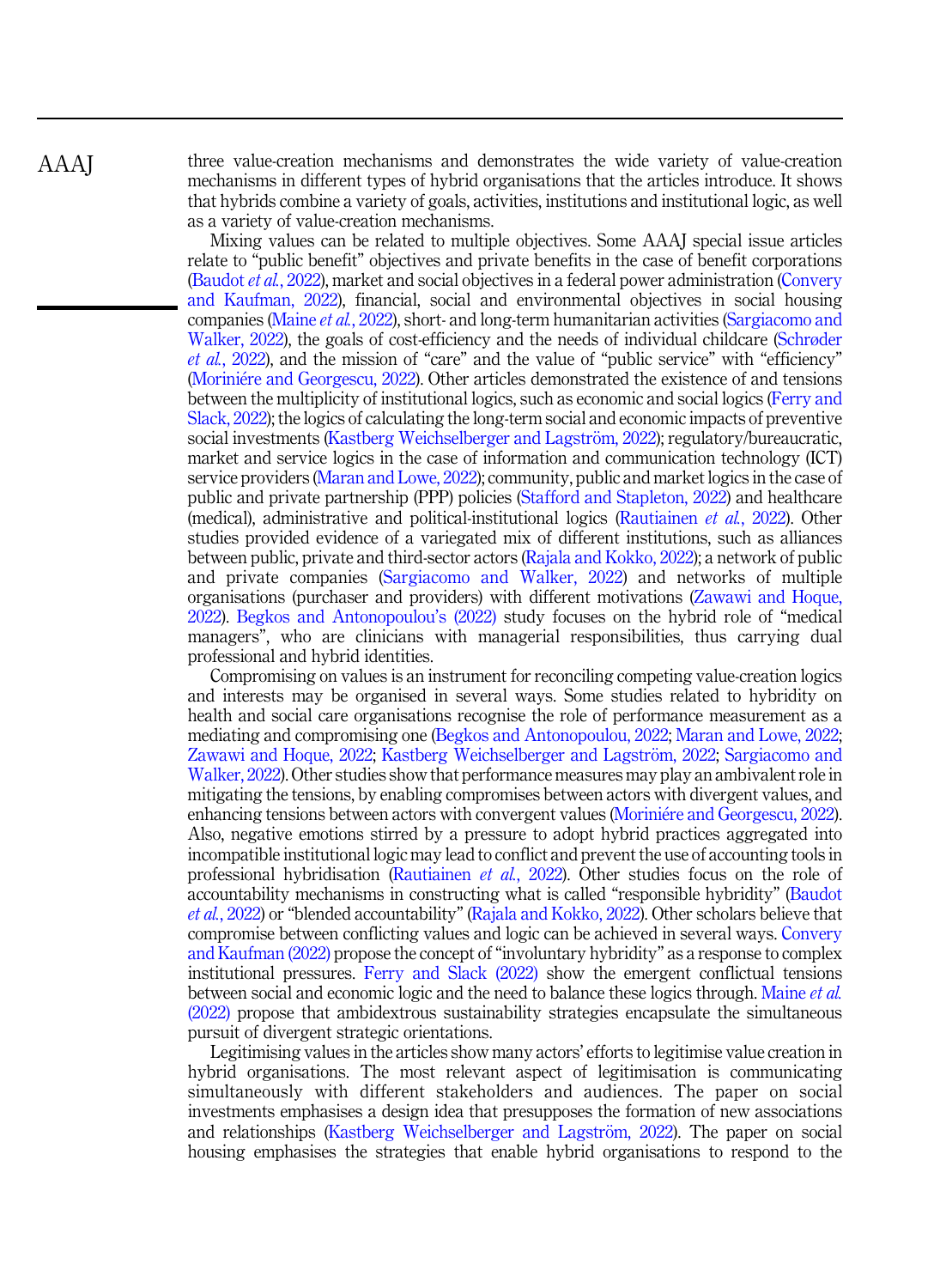expectations of different stakeholders [\(Maine](#page-18-0) *et al.*, 2022). The study on the Great Exhibition emphasises the emancipatory potential of counter (dialogic) accounting to serve pluralism better and give a democratic voice to marginalised stakeholders [\(Ferry and Slack, 2022\)](#page-16-0). The study on power administration illustrates how state regulation also imposes formal administrative procedures that require interaction and agreement with social stakeholders ([Convery and Kaufman, 2022\)](#page-16-0). Furthermore, legitimisation strategies are connected to different types of accountabilities. The study on benefit corporations emphasises the "ethics of accountability" and responsibility logic associated with a wide range of constituents ([Baudot](#page-15-0) *et al.*, 2022). The study on ICT service provision suggests reshaping healthcare sector accountabilities among levels of government as a result of NPM and New Public Governance (NPG) reforms ([Maran and Lowe, 2022\)](#page-18-0). In their work on Finnish alliances, [Rajala and Kokko](#page-19-0) [\(2022\)](#page-19-0) show that the different actors should be accountable in horizontal relationships with the hybrid organisation. Furthermore, legitimisation strategies are often created in different forms of performance measurements [\(De Waele](#page-16-0) *et al.*, 2021). The study on the English National Health Service (NHS) demonstrates how the medical managers signal the merit of performance measures in improving patient and financial outcomes and remove stigma associated to clinical engagement with costs ([Begkos and Antonopoulou, 2022\)](#page-16-0). In a different vein, the study on the French healthcare organisations highlights that using performance measures may bring moral risks and injustice that require social actors to construct different arguments for different audiences ([Morini](#page-18-0)é[re and Georgescu, 2022](#page-18-0)). [Sargiacomo and](#page-19-0) Walker'[s \(2022\)](#page-19-0) work on disaster governance argues that financial and non-financial measures were taken for various purposes, ranging from internal planning, coordination, decision-making and deviance analysis to external accountability. The public child protection agency study shows that "sequencing" is how accountants, caseworkers, consultants and managers pursue conflicting ideals of good performance ([Schrøder](#page-19-0) et al., [2022\)](#page-19-0). Finally, control mechanisms are also helpful in supporting the legitimacy of hybrid organisations. The case of purchaser–provider arrangements shows that different control mechanisms within a network should be scaled down to different subsets and establish icons without changing their meanings ([Zawawi and Hoque, 2022\)](#page-20-0).

# 4. Conclusions and future research agendas

This AAAJ special issue is an effort to create novel insights into different hybrid institutional contexts: for hybrid purpose institutional forms (benefit corporations); healthcare organisations; PPPs created for the delivery of school services; different forms of collaborative arrangements (alliances between public, private and non-profit organisations and purchaser–provider models); hybrid public entities for power administration, cultural events, social investments, social housing, ICT service provision, humanitarian activities connected to natural disasters and child protection. They have been conceptualised through hybridity as enacting three forms of value creation in hybrid organisations: mixing, compromising and legitimising. Mixing refers to the process of combining previously created or existing value categories with the aim of creating innovative variants, blends and layers of value ([Convery and Kaufman, 2022](#page-16-0); [Rautiainen](#page-19-0) et al., 2022). Compromising concerns the governance of competing, contradicting and even conflictual values in hybrid arrangements through the reconciliation of different value propositions, owners and constituencies ([Morini](#page-18-0)é[re and Georgescu, 2022;](#page-18-0) [Schrøder](#page-19-0) et al., 2022). Legitimising is a crucial concern for hybrid organisations as legitimacy demands from external audiences, society and media may impose constraints, limitations and important performance measurement and accountability problems. However, the same demands may be windows of opportunity for hybrid organisations as well as for blame avoidance and credit-seeking that can benefit from the multiplicity of legitimacy requirements ([Baudot](#page-15-0) *et al.*, 2022; [Maine](#page-18-0) *et al.*, 2022). In the AAAJ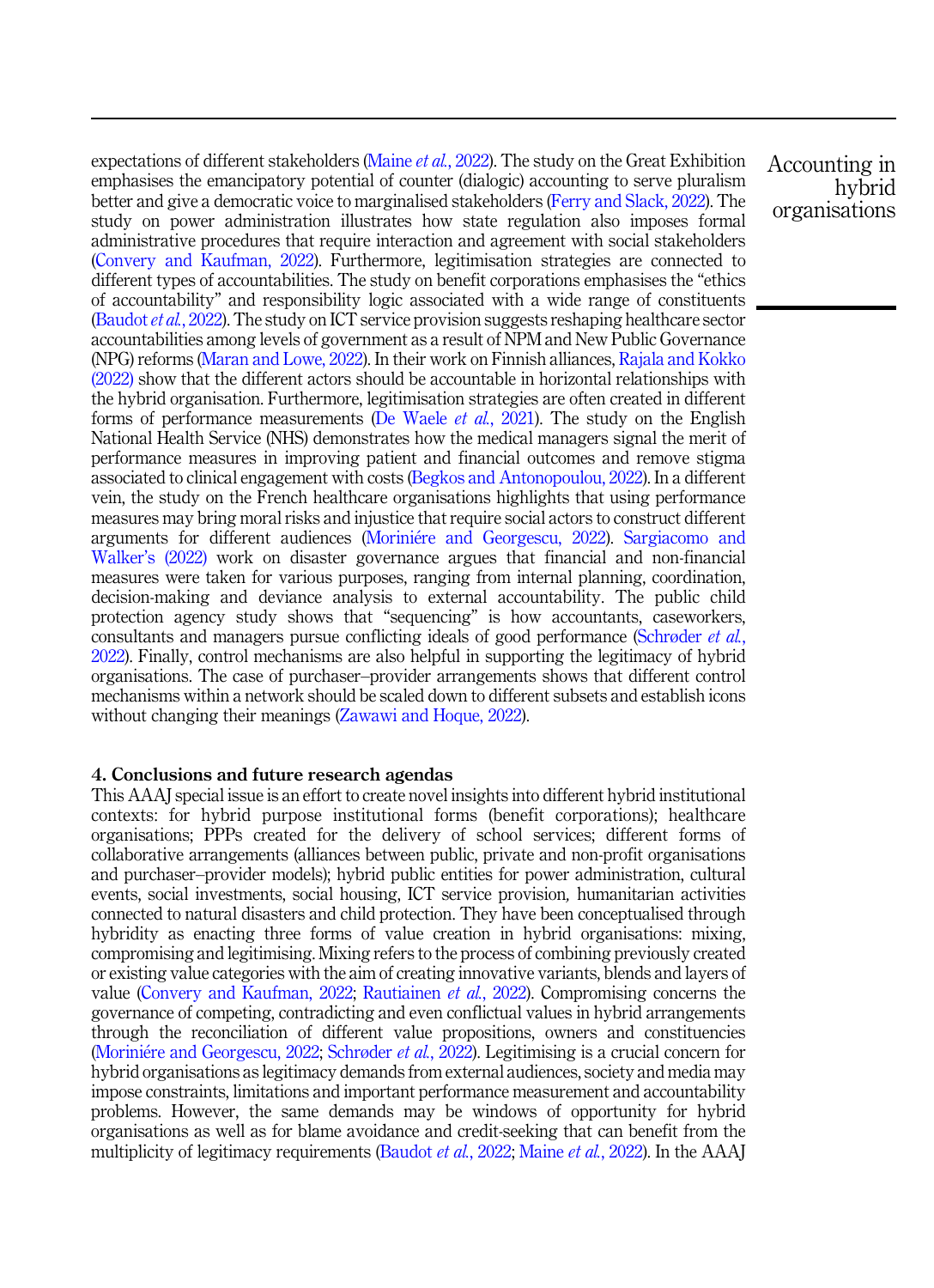AAAJ

special issue, these three mechanisms have been enhanced to understand the highly complicated characteristics of value creation in different settings of hybridity.

Concerning future directions on hybrids and hybridity, note that each of the articles selected in our special issue – and the related topics of investigation – may elucidate, *per se*, a precise line of inquiry to be a complement and to be extended by further research. In other words, all AAAJ special issue articles are linked to pivotal lines of inquiry and call for further research. For a more elaborate account, we introduce an additional categorisation of research streams where we acknowledge important potentials for the future research efforts.

# Hybridity and multiple values

Interdisciplinary and critical accounting scholars have paid limited attention to the links around how different actors and their values affect goals in hybrid organisations and their role in developing performance measurement practices [\(Grossi](#page-17-0) et al., 2017, [2020\)](#page-17-0). A notable exception is a study by [Ferry and Slack \(2022\)](#page-16-0), who suggest the concept of dialogic tools to explain account for how accounting practices can facilitate compromise amongst different actors holding different values. [Begkos and Antonopoulou](#page-16-0)'s (2022) study on medical managers as "practitioners of hybridity" also highlights the value of performance metrics to reconcile different values, goals, identities and priorities. Nevertheless, there is still limited research explicitly focusing on the role of the different actors (accountants, controllers, auditors and professionals) in the design and implementation of performance and accountability practices in hybrid organisations ([Skelcher and Smith, 2015](#page-19-0); [Berry](#page-16-0) et al., [2009;](#page-16-0) [Campanale](#page-16-0) et al., 2021). Similarly, future research would likely benefit from studies inside hybrid organisations [\(Pache and Santos, 2013](#page-19-0)), seeking more in-depth insights into internal operational and accounting practices (e.g. [Ahrens and Chapman, 2007](#page-15-0); [Jørgensen and](#page-17-0) [Messner, 2010](#page-17-0); [Laguecir](#page-18-0) *et al.*, 2021) and focusing more on the internal context where different actors operate to promote performance and accountability changes [\(Grossi](#page-17-0) et al., 2020).

# Hybridity in the governance of disasters and pandemics

We are taking the example of [Sargiacomo and Walker](#page-19-0)'s (2022) study on disaster governance and hybrid organisations, which, in a COVID-19 pandemic time, can be connected to the issues raised by climate change and biological hazards. To date, there is still much to learn about the role of hybrid arrangements to prevent natural disasters (e.g. flooding in Rotterdam and Bad Ems, Germany), care for citizens threatened by major public health emergencies and repair communities in post-disaster scenarios. Let us think of the 1995 Kobe Earthquake, which, besides resulting in more than 6,000 victims, triggered estimated damage equal to 2.5% of Japan gross domestic product (GDP) or 102.5 Bln/\$. Let us also think of the 2011 Great East Japan Earthquake, connected to the ensuing tsunami and consequent nuclear accident to Fukushima Daiichi nuclear plants. Despite the time distance from the previous catastrophic events, we know precious little about the role of hybrid organisations as connected to these catastrophic events and the broader area of disasters ([Sargiacomo, 2014\)](#page-19-0), climate change and biological hazards.

#### Hybridity and mega-projects

In how many previously ignored cases did collaborative arrangements between public and private sector actors play a pivotal role in building cultural events? Consider [Ferry and Slack](#page-16-0) [\(2022\)](#page-16-0) who study the (counter) accounting for the hybrid organising of a significant cultural event, represented by the case of the Great Exhibition of the North. The topic of mega-cultural events is broad and may include, for example, the area of the Olympic Games, which influential commentators seem to address as one that has provoked, in the past half-century,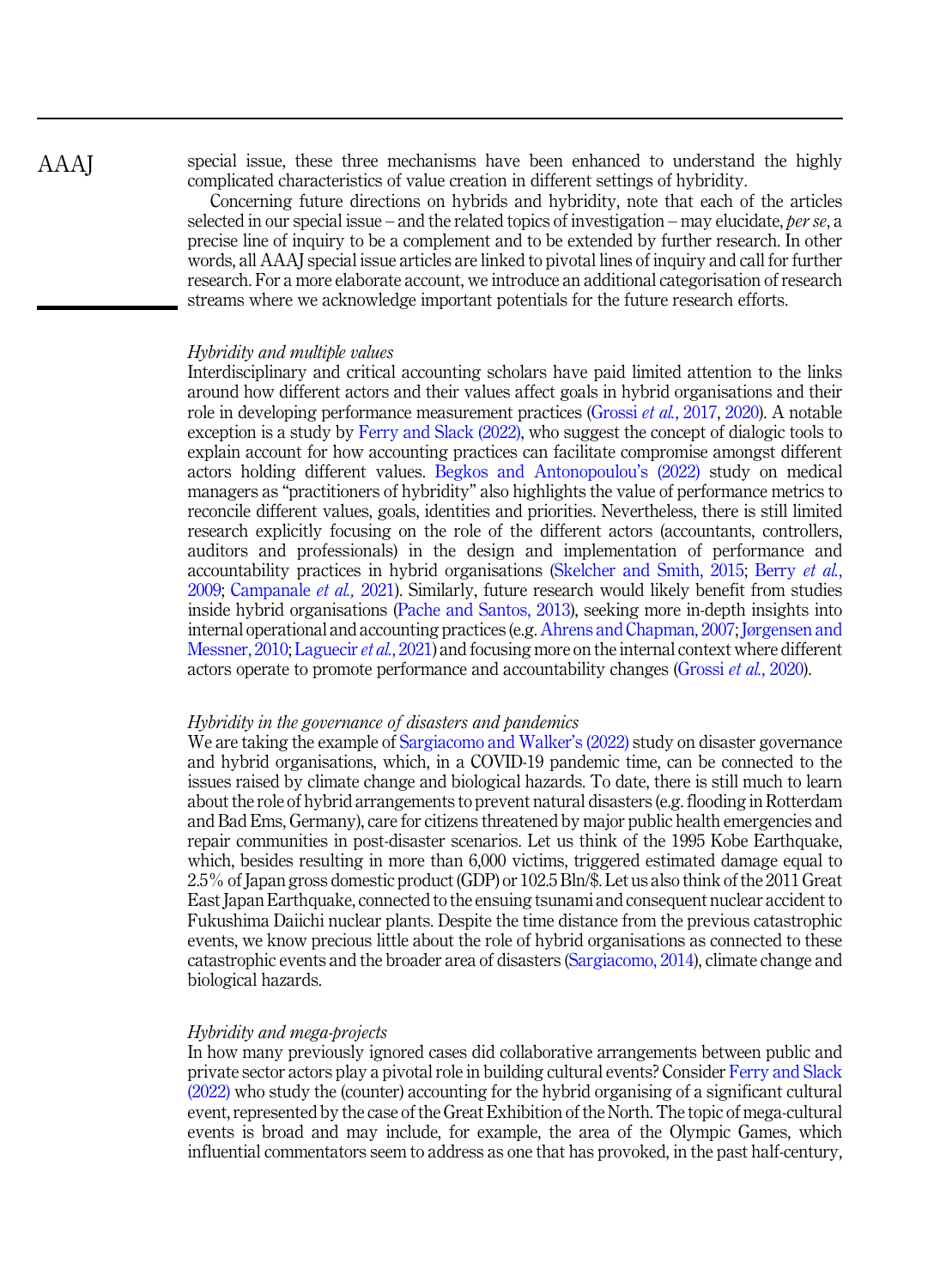vast losses of public money [\(Flyvbierg](#page-16-0) et al., 2021), at the same time using multiple PPPs and hybrid organisations for the engineering and building of stadiums and infrastructure. The topic of mega-cultural and sports events brings to the fore the idea of megaprojects, defined as "large-scale, complex ventures that typically cost US\$1 billion or more, take many years to develop and build, involve multiple public and private stakeholders [...] and impact millions of people" ([Flyvbjerg, 2014](#page-16-0), p. 6). Regrettably, they often go "over budget, over time, over and over again" ([Flyvbjerg, 2011](#page-16-0)) as "the average practice" is "a disaster in this interesting and very costly area of management" ([Flyvbjerg, 2014,](#page-16-0) p. 7). To date, the topic of "accounting for mega-projects, mega-events and hybrid organisations" was ignored and in need of research in a rarely investigated research avenue. Examples of novel research areas may include, but certainly are not limited to, the already built new Terminal 2 of London Heathrow (inaugurated in 2014), the execution of the Tokyo-Nagoya magnetically levitated high-speed rail system of transportation (MAGLEV) project and the still ongoing construction of the Italian–French collaborative transnational high-speed railway (TELT) megaproject. The same can be said with regards to the English–French Channel Tunnel, which at the time it was being built was the most expensive construction project ever conceived. Despite the costs skyrocketed beyond  $\in$  20 bn, the "Chunnel" transnational project, which actually consists of three tunnels inaugurated in 1994, has been completely overlooked by accounting research. The joint strike fighter (JSF) programme for the engineering and building of the F35 Lightning aircraft connects the national military defence of several countries and highlights another excellent example of hitherto-unexplored interrelations between accounting, megaprojects and hybrid organisations.

# Hybridity and sustainability

Hybrid organisations are a clear example of organisations that experience the pressures of sustainability, and their complex hybrid nature has an impact on new corporate reporting practices (such as sustainability, integrated and sustainable development goals (SDGs) reporting) in a surprising way ([Alexius and Grossi, 2018;](#page-15-0) [Argento](#page-15-0) et al., 2019a; [Guthrie and](#page-17-0) [Martin-Sardesai, 2020](#page-17-0); [Manes Rossi](#page-18-0) et al., 2020). Sustainability strategies enable hybrid organisations to respond to the expectations of different stakeholders within and outside the organisations in obtaining different facets of performance [\(Maine](#page-18-0) et al., 2022). However, state ownership and control do not necessarily imply increased sustainability disclosure [\(Argento](#page-15-0) et al.[, 2019a\)](#page-15-0). More research is needed on how different drivers connected to hybridity affect their sustainability and SDGs' disclosures. More research is needed on how hybrid organisations design, implement and use their sustainability and SDGs' reporting ([Argento](#page-15-0) *et al.*, 2019b).

Furthermore, consider the impact of public expenditure on infrastructure for the areas of education, health and social programmes to reduce inequalities in communities. This is pivotal for building more sustainable cities and regions of the future. According to [Stafford](#page-19-0) and Stapleton  $(2022)$ , regarding PPPs in education, [Maine](#page-18-0) *et al.*  $(2022)$ , regarding social housing, and [Maran and Lowe \(2022\)](#page-18-0), regarding ICT in healthcare, there is still much to learn about the roles played by hybrid organisations and hybridity in such areas. For example, notably, the COVID-19 pandemic has raised a series of social concerns, including the assurance of the food security supply chain and the allocation of food to the poor and vulnerable population  $[1]$  ([Sargiacomo](#page-19-0) *et al.*, 2021). Nevertheless, this social concern connected to food insecurity and citizens' inequality ([Andrew](#page-15-0) et al., 2020) existed well before the pandemic's arrival. Moreover, whilst, in most urban settings, hybrid organisations were already purposely set up – before the emergency – to try to solve this unresolved and growing global issue, accounting research to date has almost totally neglected this area of research. We are confident that all the above topics will deserve much more attention from the accounting community soon.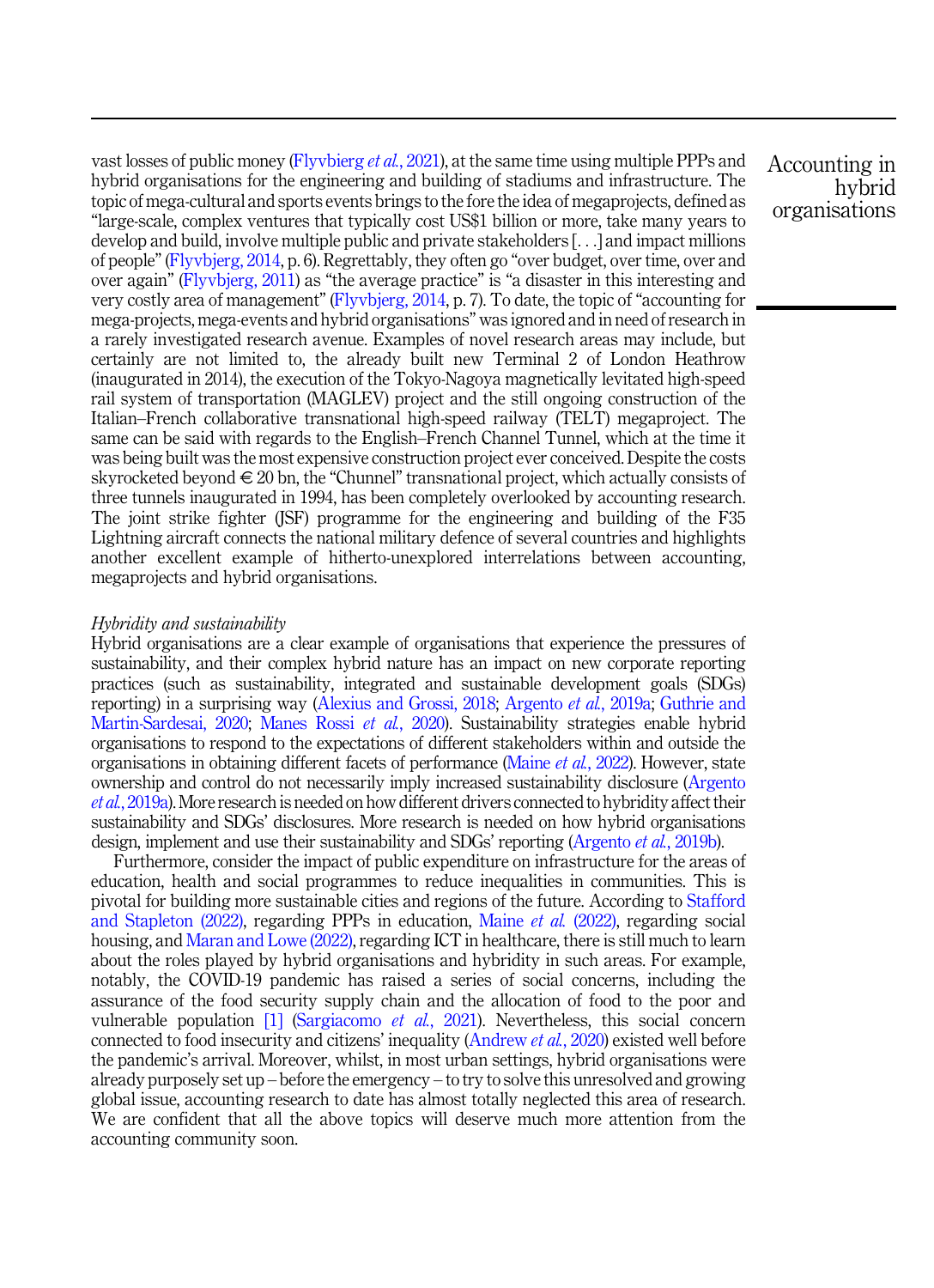#### <span id="page-15-0"></span>Hybridity at different levels of governance AAAJ

The characteristics, problems and implications of hybridity may vary at different levels of governance. Researchers have learnt to use organisations as an important frame for thinking about how and where social action occurs [\(Simon, 1991\)](#page-19-0). This also remains an important starting point for a large part of the hybridity and hybrid governance research. However, this special issue has demonstrated the need to address the multi-faceted and complicated linkages between micro-, meso- and macro-levels of governance ([Grossi](#page-17-0) et al., 2017; [Vakkuri](#page-20-0) [and Johanson, 2020\)](#page-20-0). We need to understand how hybrid organisations, as the microconstructs of hybridity, are associated with meso-level fields of institutional activities and macro-level political orders in society [\(Besharov and Mitxinneck, 2021](#page-16-0); [Vakkuri](#page-20-0) et al., 2021). While it is evident that different disciplinary orientations introduce their own idiosyncrasies to how the level of analysis may be conceptualised, this issue has shown why and how the analysis of hybridity may benefit from the plethora of disciplinary perspectives. Insightful scrutiny of hybrid governance and organisations requires innovative inter-disciplinary frameworks for analysing how societal activities may transcend the boundaries between public, private and civil society and how the activities of hybrid organisations are embedded in a more comprehensive framework of hybrid governance.

#### Note

1. <http://www.fao.org/2019-ncov/en/>; [https://www.feedingamerica.org/research/coronavirus-hunger](https://www.feedingamerica.org/research/coronavirus-hunger-research)[research.](https://www.feedingamerica.org/research/coronavirus-hunger-research)

#### References

- Ahrens, T. and Chapman, C.S. (2007), "Management accounting as practice", Accounting, Organisations and Society, Vol. 32 No. 1, pp. 1-27.
- Alexius, S. and Cisneros Ornberg, J. (2015), "Mission(s) impossible? Configuring values in the governance of state owned enterprises", International Journal of Public Sector Management, Vol. 28 Nos 4/5, pp. 286-306.
- Alexius, S. and Grossi, G. (2018), "Decoupling in the age of market-embedded morality: responsible gambling in a Hybrid Organization", Journal of Management and Governance, Vol. 22 No. 2, pp. 285-313.
- Almqvist, R., Grossi, G., van Helden, G.J. and Reichard, C. (2013), "Public sector governance and accountability", Critical Perspectives on Accounting, Vol. 24 Nos 7-8, pp. 479-487.
- Andrew, J., Baker, M., Guthrie, J. and Martin-Sardesai, A. (2020), "Australia's COVID-19 public budgeting response: the straitjacket of neoliberalism", Journal of Public Budgeting, Accounting and Financial Management, Vol. 32 No. 5, pp. 759-770.
- Argento, D., Grossi, G., Person, K. and Vingren, T. (2019a), "Explaining sustainability disclosures of hybrid organisations: the case of Swedish state-owned enterprises", Meditari Accountancy Research, Vol. 27 No. 4, pp. 505-533.
- Argento, D., Culasso, F. and Truant, E. (2019b), "From sustainability to integrated reporting: the legitimising role of the CSR manager", Organization and Environment, Vol. 32 No. 4, pp. 484-507.
- Badian, E. (1983), Publicans and Sinners: Private Enterprise in the Service of the Roman Republic, with a Critical Bibliography, Cornell University Press, Ithaca.
- Battilana, I. and Lee, M. (2014), "Advancing research on hybrid organizing insights from the study of social enterprises", The Academy of Management Annals, Vol. 8 No. 1, pp. 397-441.
- Baudot, L., Dillard, J. and Pencle, N. (2022), "Hybrid organisations and an ethic of accountability: the role of accountability systems in constructing responsible hybridity", Accounting, Auditing and Accountability Journal, Vol. 35 No. 3, doi: [10.1108/AAAJ-11-2019-4287.](https://doi.org/10.1108/AAAJ-11-2019-4287)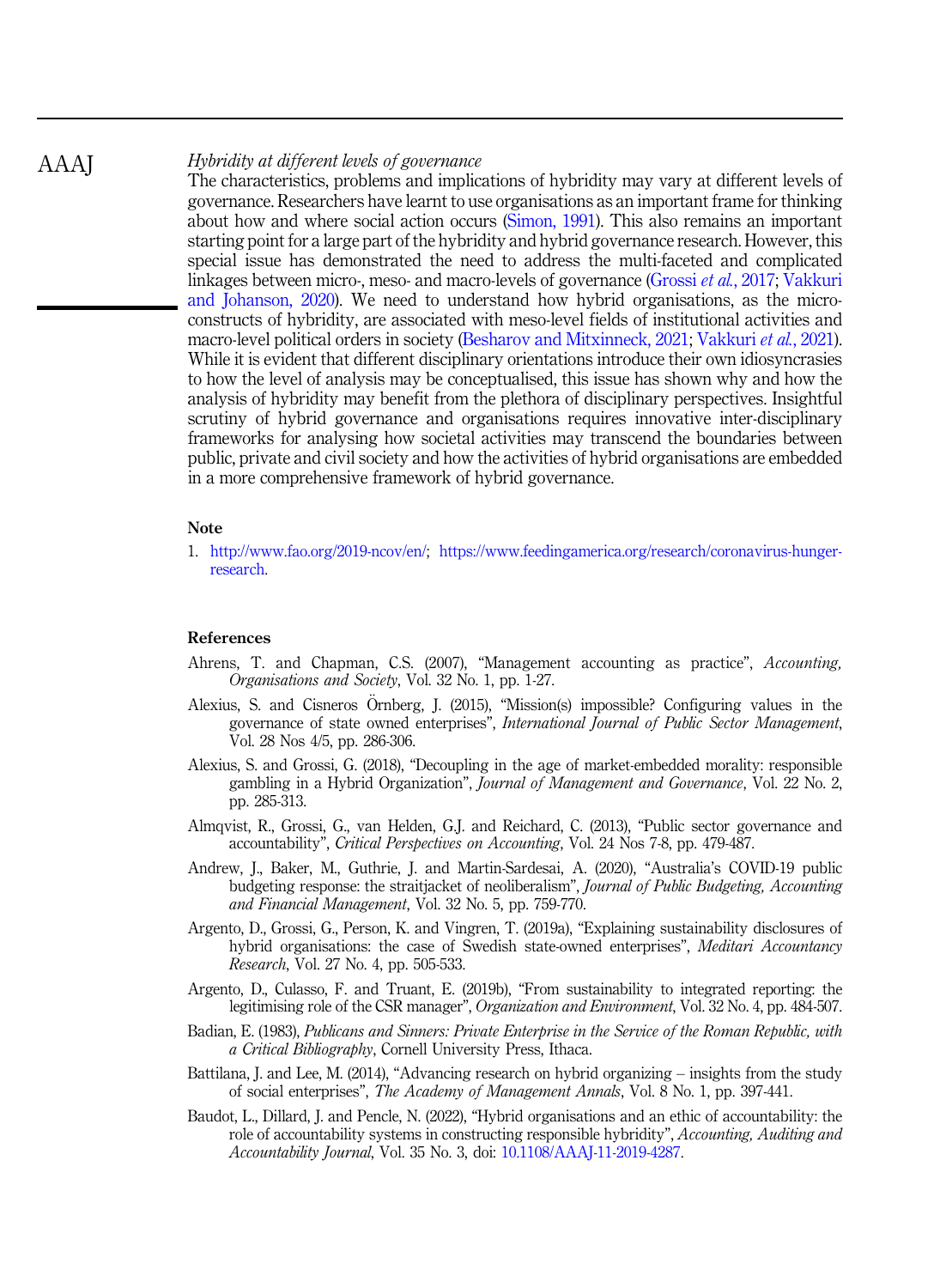- <span id="page-16-0"></span>Begkos, C. and Antonopoulou, K. (2022), "Hybridisation as practice: clinical engagement with performance metrics and accounting technologies in the English NHS", Accounting, Auditing and Accountability Journal, Vol. 35 No. 3, doi: [10.1108/AAAJ-12-2019-4333](https://doi.org/10.1108/AAAJ-12-2019-4333).
- Berry, A.J., Coad, A.F., Harris, E.P., Otley, D.T. and Stringer, C. (2009), "Emerging themes in management control: a review of recent literature", The British Accounting Review, Vol. 41 No. 1, pp. 2-20.
- Besharov, M.L. and Mitzinneck, B.C. (Eds) (2021), "Organizational hybridity. Perspectives, processes, promises", Research in the Sociology of Organisations, Edward Elgar, Bingley, Vol. 69.
- Billis, D. and Rochester, R. (Eds) (2020), *Handbook on Hybrid Organisations*, Edward Elgar Publishing, Cheltenham.
- Bozeman, B. (2019), "Public values: citizens' perspective", Public Management Review, Vol. 21 No. 6, pp. 817-838.
- Bruton, G.D., Peng, M., Ajlstrom, D., Stan, C. and Xu, K. (2015), "State-owned enterprises around the world as hybrid organizations", Academy of Management Perspectives, Vol. 29 No. 1, pp. 92-114.
- Bryson, J.M., Crosby, B.C. and Bloomberg, L. (2014), "Public value governance: moving beyond traditional public administration and the new public management", Public Administration Review, Vol. 74 No. 4, pp. 445-456.
- Campanale, C., Cinquini, L. and Grossi, G. (2021), "Hybridity as instrumental value affecting management accounting in hybrid organisations", British Accounting Review, Vol. 35 No. 3, doi: [10.1016/j.bar.2021.100999](https://doi.org/10.1016/j.bar.2021.100999).
- Chenhall, R.H., Hall, M. and Smith, D. (2013), "Performance measurement, modes of evaluation and the development of compromising accounts", Accounting, Organisations and Society, Vol. 38 No. 4, pp. 268-287.
- Coff, R.W. (1999), "When competitive advantage doesn't lead to performance: the resource-based view and stakeholder bargaining power", Organization Science, Vol. 10 No. 2, pp. 119-133.
- Conrath-Hargreaves, A. and Wüstemann, S. (2019), "Multiple institutional logics and their impact on accounting in higher education: the case of a German foundation university", Accounting, Auditing and Accountability Journal, Vol. 32 No. 3, pp. 782-810.
- Convery, A. and Kaufman, M. (2022), "Regulation as a force for hybrid organisation: evidence from the Bonneville Power Administration (1980–2012)", Accounting, Auditing and Accountability Journal, Vol. 35 No. 3, doi: [10.1108/AAAJ-12-2019-4327](https://doi.org/10.1108/AAAJ-12-2019-4327).
- Costa, E. and Andreus, M. (2021), "Social impact and performance measurement systems in an Italian social enterprise: a participatory action research project", *Journal of Public Budgeting*, Accounting and Financial Management, Vol. 33 No. 3, pp. 289-313.
- De Waele, L., Polzer, T., van Witteloostuijn, A. and Berghman, L. (2021), "'A little bit of everything?' Conceptualising performance measurement in hybrid public sector organisations through a literature review", Journal of Public Budgeting, Accounting and Financial Management, Vol. 33 No. 3, pp. 343-363.
- Emerson, J. (2003), "The blended value proposition: integrating social and financial returns", California Management Review, Vol. 45 No. 4, pp. 35-51.
- Ferry, L. and Slack, R. (2022), "(Counter) accounting for hybrid organising: a case of the great exhibition of the north, accounting", Auditing and Accountability Journal, Vol. 35 No. 3, doi: [10.1108/AAAJ-](https://doi.org/10.1108/AAAJ-12-2019-4303)[12-2019-4303](https://doi.org/10.1108/AAAJ-12-2019-4303).
- Flyvbjerg, B. (2011), "Over budget, over time, over and over again: managing major projects", in Morris, P.W.G., Pinto, J.K. and Söderlund, J. (Eds), The Oxford Handbook of Project Management, Oxford University Press, Oxford, England, pp. 321-344.
- Flyvbjerg, B. (2014), "What you should know about megaprojects and why: an overview", Project Management Journal, April-May, pp. 6-19.
- Flyvbjerg, B., Budzier, A. and Lunn, D. (2021), "Regression to the tail: why the olympics blow up", Economy and Space, Vol. 53 No. 2, pp. 233-260.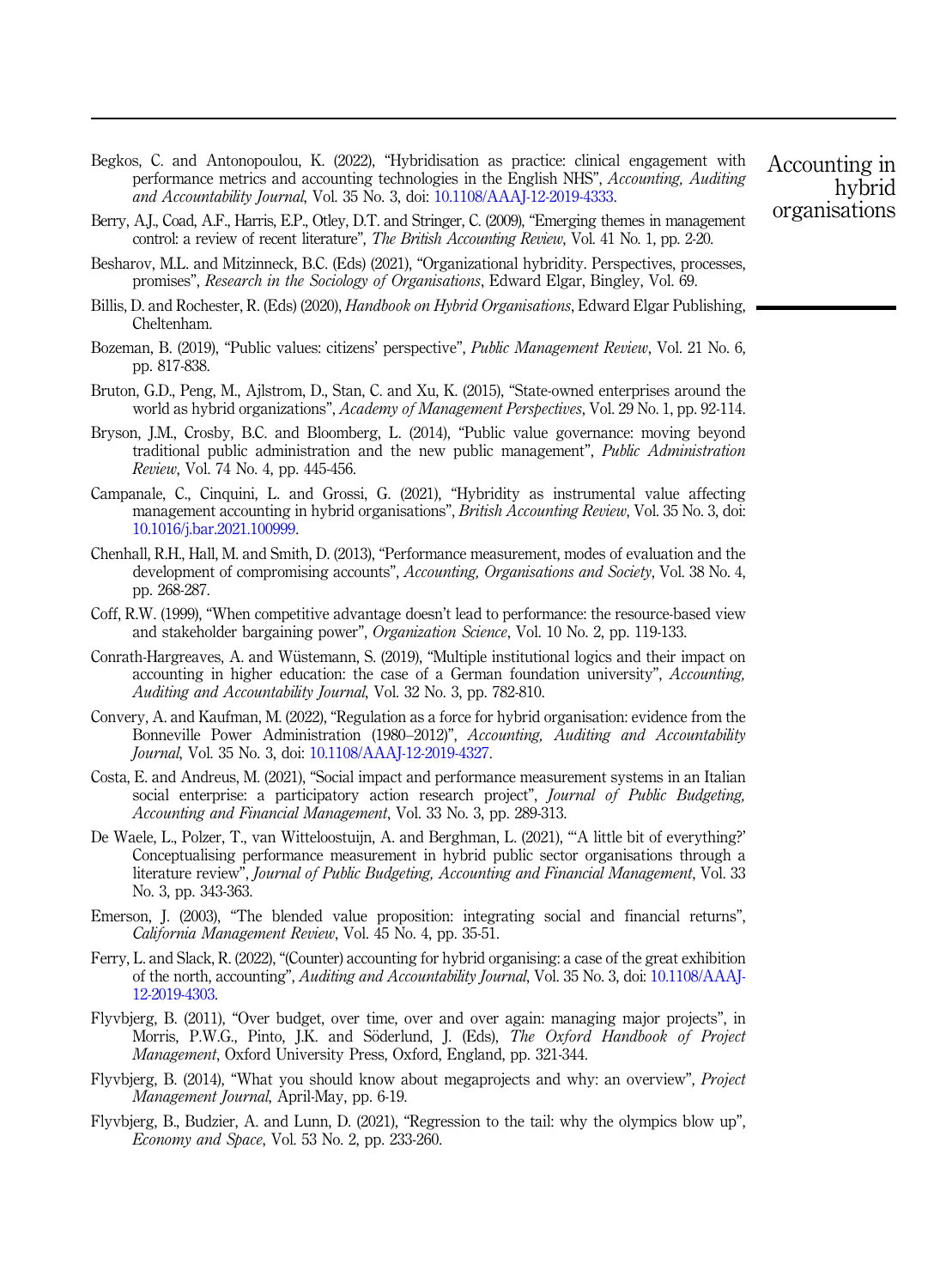- <span id="page-17-0"></span>Giosi, A. and Caiffa, M. (2020), "Political connections, media impact and state-owned enterprises: an empirical analysis on corporate financial performance", *Journal of Public Budgeting*, *Accounting* and Financial Management, Vol. 32 No. 3, pp. 261-288.
- Grossi, G., Reichard, C., Thomasson, A. and Vakkuri, J. (2017), "Theme: performance measurement of hybrid organisations – emerging issues and future research perspectives", Public Money and Management, Vol. 37 No. 6, pp. 379-386.
- Grossi, G., Kallio, K.M., Sargiacomo, M. and Skoog, M. (2020), "Accounting, performance management systems and accountability changes in knowledge-intensive public organisations: a literature review and research agenda", Accounting, Auditing and Accountability Journal, Vol. 33 No. 1, pp. 256-280.
- Guthrie, J. (1993), "Australian public business enterprises: analysis of changing accounting, auditing, and accountability regimes", Financial Accountability and Management, Vol. 9 No. 2, pp. 101-114.
- Guthrie, J. and Martin-Sardesai, A. (2020), "Contemporary challenges in public sector reporting", in Manes Rossi, F. and Orelli, R. (Eds), *Reflections on New Trends in Public Sector Reporting*: Integrated Reporting and Beyond, Palgrave Macmillan, London, pp. 1-14.
- Haigh, N., Walker, J., Bacq, S. and Kickul, J. (2015), "Hybrid organisations", California Management Review, Vol. 57 No. 3, pp. 5-12.
- Hood, C. (2000), "Paradoxes of public-sector managerialism, old public management and public service bargains", International Public Management Journal, Vol. 3 No. 1, pp. 1-22.
- Hopwood, A. (1996), "Looking across rather than up and down: on the need to explore the lateral processing of information", Accounting, Organisations and Society, Vol. 21 No. 6, pp. 589-590.
- Hyndman, N. and McConville, D. (2018), "Trust and accountability in UK charities: exploring the virtuous circle", The British Accounting Review, Vol. 50 No. 2, pp. 227-237.
- Jacobides, M.G., Knudsen, T. and Augier, M. (2006), "Benefiting from innovation: value creation, value appropriation and the role of industry architectures", Research Policy, Vol. 35 No. 8, pp. 1200-1221.
- Jeavons, T.H. (1992), "When the management is the message: relating values to management practice in non-profit organisations", Non-profit Management and Leadership, Vol. 2 No. 4, pp. 403-417.
- Johanson, J.-E. and Vakkuri, J. (2017), Governing Hybrid Organisations. Exploring Diversity of Institutional Life, Routledge, Abingdon, New York, NY.
- Jørgensen, B. and Messner, M. (2010), "Accounting, and strategising: a case study from new product development", Accounting, Organisations and Society, Vol. 35 No. 2, pp. 184-204.
- Karré, P. (2020), "Value creation by two types of hybrid organisations: opportunities and risks", in Vakkuri, J. and Johanson, J.-E. (Eds), Hybrid Governance, Organisation and Society. Value Creation Perspectives, Routledge, Abingdon, New York, NY, pp. 202-217.
- Kastberg Weichselberger, G. and Lagström, C. (2019), "Processes of hybridisation and dehybridisation: organising and the task at hand", Accounting, Auditing and Accountability Journal, Vol. 32 No. 3, pp. 710-726.
- Kastberg Weichselberger, G. and Lagström, C. (2022), "Accounting in and for hybrids. Observations of the power of disentanglements", Accounting, Auditing and Accountability Journal, Vol. 35 No. 3, doi: [10.1108/AAAJ-12-2019-4318.](https://doi.org/10.1108/AAAJ-12-2019-4318)
- Kiser, L. and Ostrom, E. (1982), The Three Worlds of Political Action Strategies of Political Inquiry, Sage, Beverly Hills.
- Kreps, T. and Monin, B. (2011), "Doing well by doing good? Ambivalent moral framing in organisations", Research in Organizational Behavior, Vol. 31 No. 2, pp. 99-123.
- Kurunmaki, L. (2004), "A hybrid profession, the acquisition of management accounting expertise by medical professionals", Accounting, Organization and Society, Vol. 29 Nos 3-4, pp. 327-347.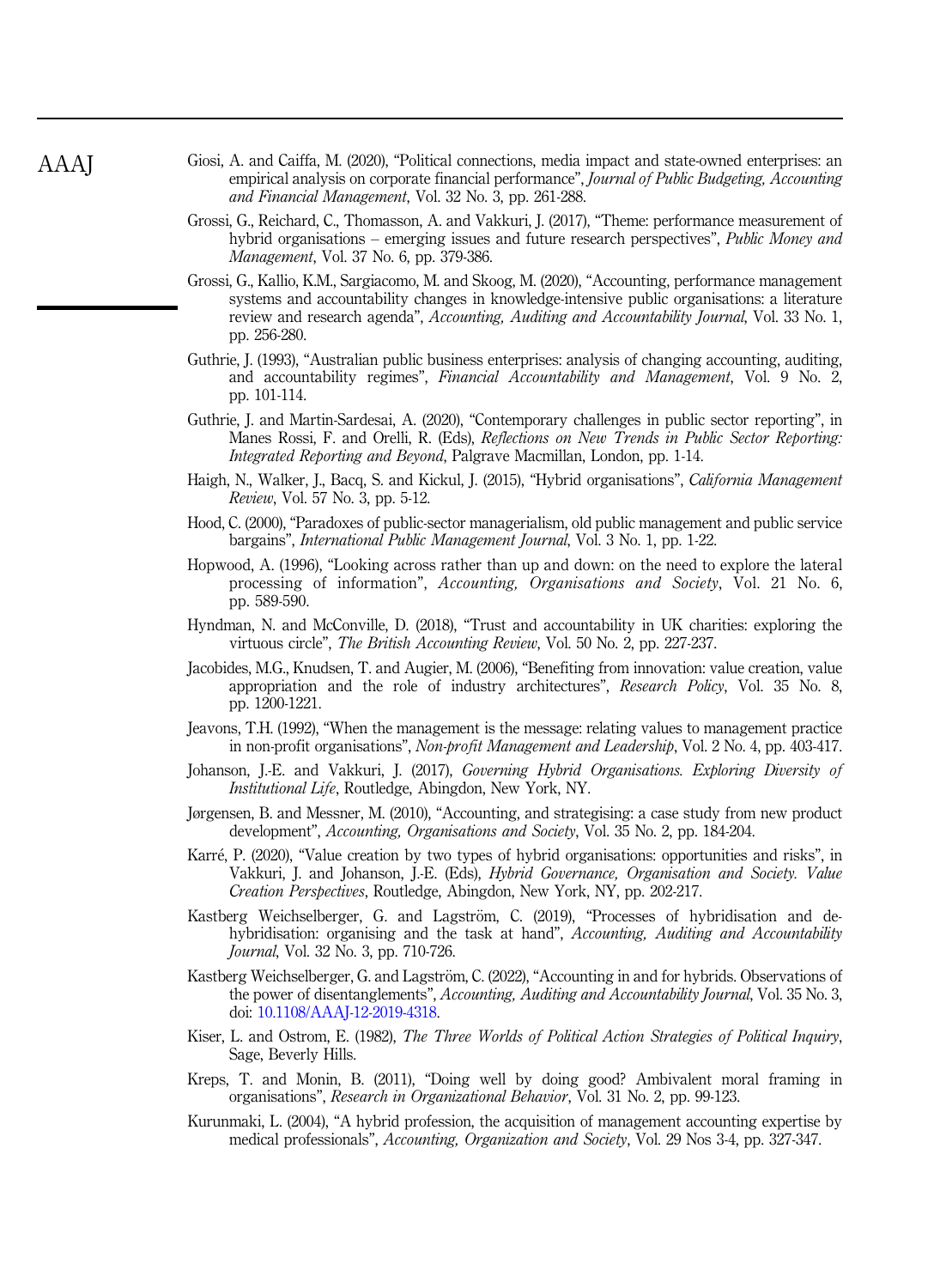<span id="page-18-0"></span>Kurunmaki, L. and Miller, P. (2006), "Modernising government: the calculating self hybridisation and performance measurement", Financial Accountability and Management, Vol. 22 No. 1, pp. 87-106.

- Laguecir, A., Kern, A. and Kharoubi, C. (2021), "Management accounting systems in institutional complexity: hysteresis and boundaries of practices in social housing", Management Accounting Research, Vol. 35 No. 3, doi: [10.1016/j.mar.2020.100715](https://doi.org/10.1016/j.mar.2020.100715).
- Lepak, D.P., Smith, K.G. and Taylor, M. (2007), "Value creation and value capture: a multilevel perspective", Academy of Management Review, Vol. 32 No. 1, pp. 180-194.
- Mahoney, J., Mcgahan, A. and Pitelis, C. (2009), "The interdependence of private and public interests", Organization Science, Vol. 20 No. 6, pp. 1034-1052.
- Maine, J., Samuelsson, E.F. and Uman, T. (2022), "Ambidextrous sustainability, organisational structure and performance in hybrid organisations", Accounting, Auditing and Accountability Journal. doi: [10.1108/AAAJ-12-2019-4338](https://doi.org/10.1108/AAAJ-12-2019-4338).
- Manes Rossi, F., Niccoló, G. and Argento, D. (2020), "Non-financial reporting formats in public sector organizations: a structured literature review", Journal of Public Budgeting, Accounting and Financial Management, Vol. 32 No. 4, pp. 639-666.
- Maran, L. and Lowe, A. (2022), "Competing logics in a hybrid organization: ICT service provision in the Italian healthcare", Accounting, Auditing and Accountability Journal, Vol. 35 No. 3, doi: [10.](https://doi.org/10.1108/AAAJ-12-2019-4334) [1108/AAAJ-12-2019-4334](https://doi.org/10.1108/AAAJ-12-2019-4334).
- Matten, M. and Moon, J. (2008), "'Implicit' and 'explicit' CSR: a conceptual framework for a comparative understanding of corporate social responsibility", Academy of Management Review, Vol. 33 No. 2, pp. 404-424.
- Mazzucato, M. (2018), The Value of Everything. Making and Taking in the Global Economy, Allen Lane; Penguin Books, Milton Keynes.
- Modell, S. (2019), "Constructing institutional performance: a multi-level framing perspective on performance measurement and management", Accounting and Business Research, Vol. 49 No. 4, pp. 428-453.
- Modell, C. (2021), "New developments in institutional research on performance measurement and management in the public sector", Journal of Public Budgeting, Accounting and Financial Management. doi: [10.1108/JPBAFM-04-2021-0070](https://doi.org/10.1108/JPBAFM-04-2021-0070).
- Mongelli, L., Rullani, F., Ramus, T. and Rimac, T. (2019), "The bright side of hybridity: exploring how social enterprises manage and leverage their hybrid nature", *Journal of Business Ethics*, Vol. 159 No. 4, pp. 301-305.
- Moore, M.H. (1995), Creating Public Value: Strategic Management in Government, Harvard University Press, Harvard.
- Moriniére, A. and Georgescu, I. (2022), "Hybridity and the use of performance measurement: facilitating compromises or creating moral struggles? Insights from healthcare organisations", Accounting, Auditing and Accountability Journal. doi: [10.1108/AAAJ-12-2019-4309](https://doi.org/10.1108/AAAJ-12-2019-4309).
- Moynihan, D.P. (2005), "Goal-based learning and the future of performance management", Public Administration Review, Vol. 65 No. 2, pp. 203-216.
- Nicholls, A. (2009), "'We do good things, don't we?': 'Blended value accounting' in social entrepreneurship", Accounting, Organisations and Society, Vol. 34 Nos 6-7, pp. 755-769.
- Noordegraaf, M. (2007), "From 'pure' to 'hybrid' professionalism: present-day professionalism in ambiguous public domains", Administration and Society, Vol. 39 No. 6, pp. 761-785.
- Okhmatovskiy, I., Grosman, A. and Sun, P. (2021), "Hybrid governance of state-owned enterprises", in Wright, M., Wood, G., Cuervo-Cazurra, A., Sun, P., Okhmatovskiy, I. and Grosman, A. (Eds), Oxford Handbook of State Capitalism and the Firm, Oxford University Press, Oxford.

Ostrom, E. (2005), Understanding Institutional Diversity, Princeton University Press, Princeton.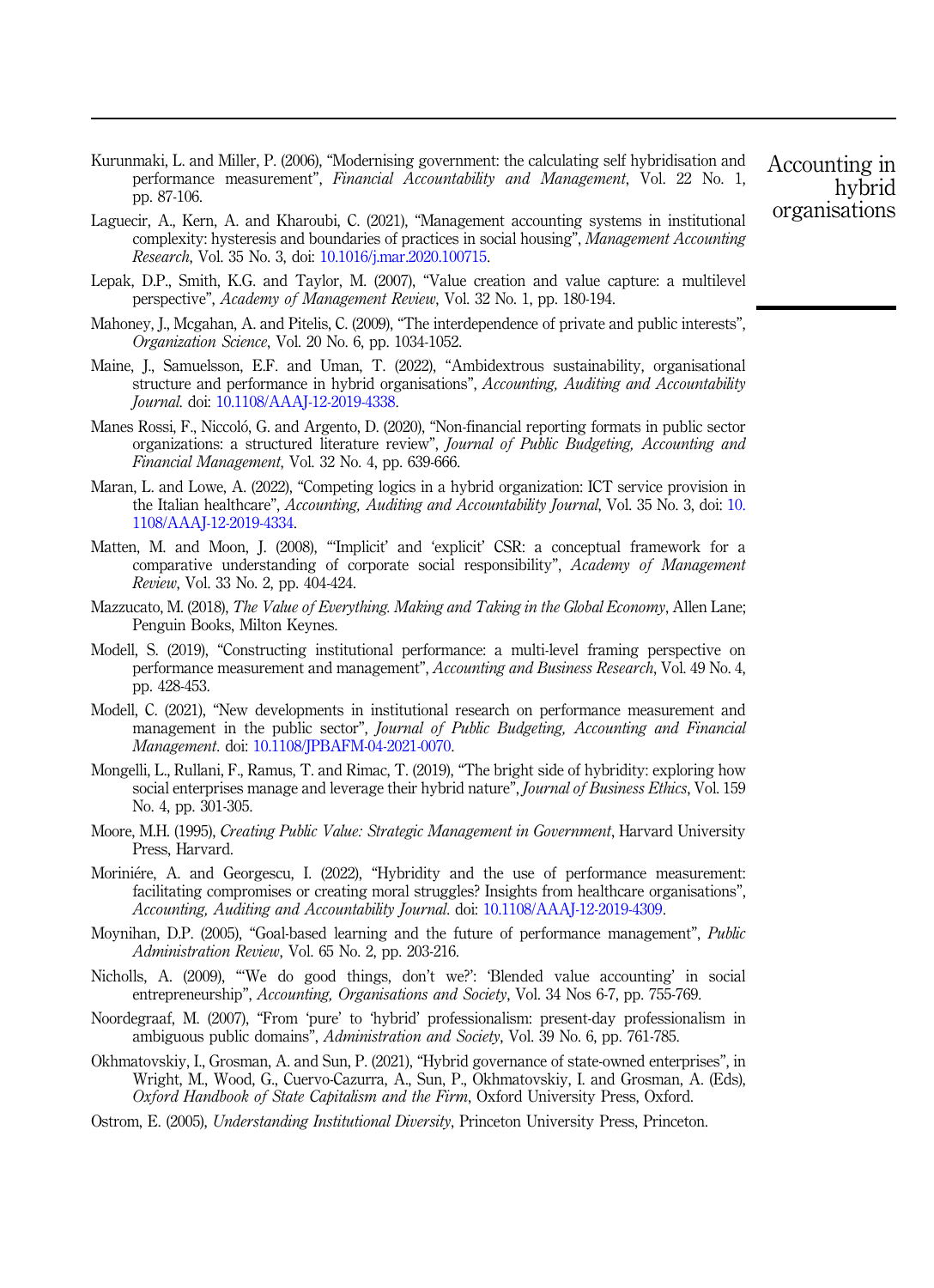- <span id="page-19-0"></span>Pache, A. and Santos, F. (2013), "Inside the hybrid organisation: selective coupling as a response to competing institutional logics", Academy of Management Journal, Vol. 56 No. 4, pp. 972-1001.
- Pfeffer, J. and Sutton, R.I. (1999), The Knowing-Doing Gap. How Smart Companies Turn Knowledge into Action, Harvard Business School Press, Boston.
- Plé, L. and Gáceres, R.C. (2010), "Not always co-creation: introducing interactional co-destruction of value in service-dominant logic", Journal of Services Marketing, Vol. 24 No. 6, pp. 430-437.
- Polzer, T., Meyer, R.E., Höllerer, M.A. and Seiwald, J. (2016), "Institutional hybridity in public sector reform: replacement, blending, or layering of administrative paradigms", Research in the Sociology of Organisations, Vol. 48B, pp. 69-99.
- Porter, M.E. and Kramer, M.R. (2011), "The big idea creating shared value", *Harvard Business Review*, Vol. 89 Nos 1-2, pp. 2-17.
- Quélin, B.V., Kivleniece, I. and Lazzarini, S. (2017), "Public-private collaboration, hybridity and social value: towards new theoretical perspectives", Journal of Management Studies, Vol. 54 No. 6, pp. 763-792.
- Rajala, T. and Kokko, P. (2022), "Biased by design the case of horizontal accountability in a hybrid organisation", Accounting, Auditing and Accountability Journal, Vol. 35 No. 3, doi: [10.1108/](https://doi.org/10.1108/AAAJ-11-2019-427) [AAAJ-11-2019-427](https://doi.org/10.1108/AAAJ-11-2019-427).
- Ramirez, R. (1999), "Value co-production: intellectual origins and implications for practice and research", Strategic Management Journal, Vol. 20 No. 1, pp. 49-65.
- Rautiainen, A., Mättö, T., Sippola, K. and Pellinen, J.O. (2022), "Accounting, microfoundations, hybridisation and longitudinal conflicts in a Finnish healthcare organisation", Accounting, Auditing and Accountability Journal, Vol. 35 No. 3, doi: [10.1108/AAAJ-12-2019-4313.](https://doi.org/10.1108/AAAJ-12-2019-4313)
- Sargiacomo, M. (2014), "Accounting for natural disasters and humanitarian interventions", Critical Perspectives on Accounting, Vol. 25 No. 7, pp. 576-578.
- Sargiacomo, M. and Walker, S. (2022), "Disaster governance and hybrid organisations: accounting, performance challenges and evacuee housing", Accounting, Auditing and Accountability Journal, Vol. 35 No. 3, doi: [10.1108/AAAJ-12-2019-4323](https://doi.org/10.1108/AAAJ-12-2019-4323).
- Sargiacomo, M., Corazza, L., D'Andreamatteo, A., Dumay, J. and Guthrie, J. (2021), "COVID-19 and the governmentality of emergency food in the City of Turin", Accounting, Auditing and Accountability Journal, Vol. 34 No. 6, pp. 1457-1470.
- Schrøder, I., Cedeberg, E. and Hauge, A.M. (2022), "What is a good work in a hybrid organisation? On the efforts of sequencing registers of valuation", Accounting, Auditing and Accountability Journal, Vol. 35 No. 3, doi: [10.1108/AAAJ-12-2019-4328](https://doi.org/10.1108/AAAJ-12-2019-4328).
- Simon, H.A. (1991), "Organisations and markets", Journal of Economic Perspectives, Vol. 5 No. 2, pp. 25-44.
- Skelcher, C. and Smith, S. (2015), "Theorising hybridity: institutional logics, complex organisations, and actor identities: the case of non-profits", Public Administration, Vol. 93 No. 2, pp. 433-448.
- Stafford, A. and Stapleton, P. (2022), "The impact of hybridity on PPP governance and related accountability mechanisms: the case of U.K. education PPPs", Accounting, Auditing and Accountability Journal, Vol. 35 No. 3, doi: [10.1108/AAAJ-12-2019-4324.](https://doi.org/10.1108/AAAJ-12-2019-4324)
- Suddaby, R., Bitektine, A. and Haack, P. (2017), "Legitimacy", Academy of Management Annals, Vol. 11 No. 1, pp. 451-478.
- Teece, D.J. (1986), "Profiting from technological innovation: implications for integration, collaboration, licensing and public policy", Research Policy, Vol. 15 No. 6, pp. 285-305.
- Thornton, P.H., Ocasio, W. and Lounsbury, M. (2012), The Institutional Logics Perspective: A New Approach to Culture, Structure, and Process, Oxford University Press, New York, NY.
- Vakkuri, J. (2010), "Struggling with ambiguity public managers as users of NPM-oriented management instruments", Public Administration, Vol. 88 No. 4, pp. 999-1024.